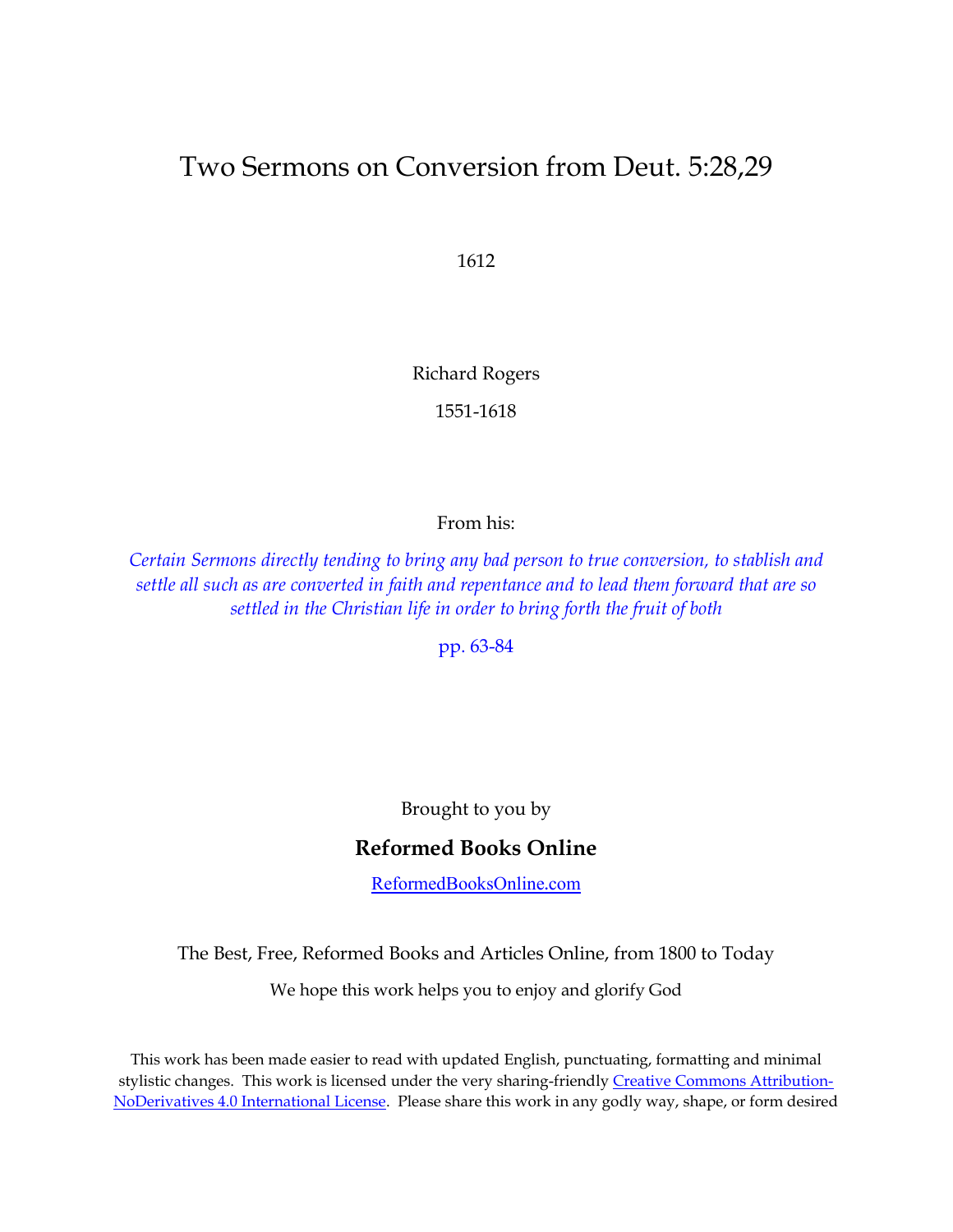### Introduction

Richard Rogers (1551-1618), in his continual walking with God was 'the Enoch of his age,' according to his esteemed puritan grandson, William Jenkyn.<sup>1</sup> Rogers, the pious Cambridge scholar and early organizing Presbyterian, wrote the first, exceedingly influential English puritan handbook on the spiritual and practical life devoted to God, entitled *[Seven Treatises](http://quod.lib.umich.edu/e/eebo/A10945.0001.001?c=eebo;c=eebo2;g=eebogroup;rgn=works;view=toc;xc=1;rgn1=author;q1=rogers%2C+richard)*. In it he encourages Christians to exercise watchfulness, practice meditation, use one's spiritual armor (Eph. 6), engage in prayer, read scripture and other godly authors, offer thanksgiving and practice fasting. The godly saints that followed in his direction became known as 'precisionists', according to the famed anecdote when someone remarked to Rogers: 'I like you and your company very well, only you are too precise.' Rogers replied, 'Oh, sir, I serve a very precise God.' Rogers' legacy followed him. Two of his sons became puritan ministers: Daniel and Ezekiel. Three more of his step-sons from his second wife also became puritan ministers: Samuel, John and Nathaniel.1 Rogers today is best known for his *magnum opus [Commentary on the Book of](http://quod.lib.umich.edu/e/eebo/A10933.0001.001?c=eebo;c=eebo2;g=eebogroup;rgn=works;view=toc;xc=1;rgn1=author;q1=rogers%2C+richard)  [Judges](http://quod.lib.umich.edu/e/eebo/A10933.0001.001?c=eebo;c=eebo2;g=eebogroup;rgn=works;view=toc;xc=1;rgn1=author;q1=rogers%2C+richard)* [Buy](http://www.bookfinder.com/search/?author=richard+rogers&title=judges&lang=en&new_used=*&destination=us¤cy=USD&binding=*&isbn=&keywords=&minprice=&maxprice=&min_year=&max_year=&mode=advanced&st=sr&ac=qr)which has been published in facsimile form by the Banner of Truth. For a further short biography of Rogers and a spiritually savory review of his commentary on Judges, see Beeke and Pederson's, *Meet the Puritans*. <sup>1</sup>

One note is relevant regarding the authorship of the two sermons on Dt. 5:28-29. They are taken from his *[Certain Sermons](http://quod.lib.umich.edu/e/eebo/A10931.0001.001?c=eebo;c=eebo2;g=eebogroup;rgn=main;view=toc;xc=1;rgn1=author;q1=rogers%2C+richard)*, which are said in the title to include sermons from both Rogers and Samuel Wright. Little is known about Wright. He matriculated from Magdalen College, Cambridge with a Bachelor of Divinity in 1593 and became president of Sidney College, Cambridge after 1599. The time of his death is uncertain, probably being between 1609 and 1612. According to [Athenae Cantabrigienses: 1586-](https://books.google.com/books?id=80oJAAAAQAAJ&pg=PA531&lpg=PA531&dq=samuel+wright+divers+godly+and+learned+sermons+1612&source=bl&ots=DtdMvfIzzR&sig=KBmPC0DBru0U2NJIel3Uj0--PJs&hl=en&sa=X&ei=QqiaVYnEEsPBtQXuk4LwAg&ved=0CDgQ6AEwCQ#v=onepage&q=samuel%20wright%20divers%20godly%20and%20learned%20sermons%201612&f=false) [1609,](https://books.google.com/books?id=80oJAAAAQAAJ&pg=PA531&lpg=PA531&dq=samuel+wright+divers+godly+and+learned+sermons+1612&source=bl&ots=DtdMvfIzzR&sig=KBmPC0DBru0U2NJIel3Uj0--PJs&hl=en&sa=X&ei=QqiaVYnEEsPBtQXuk4LwAg&ved=0CDgQ6AEwCQ#v=onepage&q=samuel%20wright%20divers%20godly%20and%20learned%20sermons%201612&f=false) the sermons of Wright were appended to those in Rogers' book with a preface by

 $\overline{a}$ 

<sup>1</sup> Joel Beeke and Joel Pederson, *Meet the Puritans* (Grand Rapids, MI: Reformation Heritage Books, 2006) pp. 505-8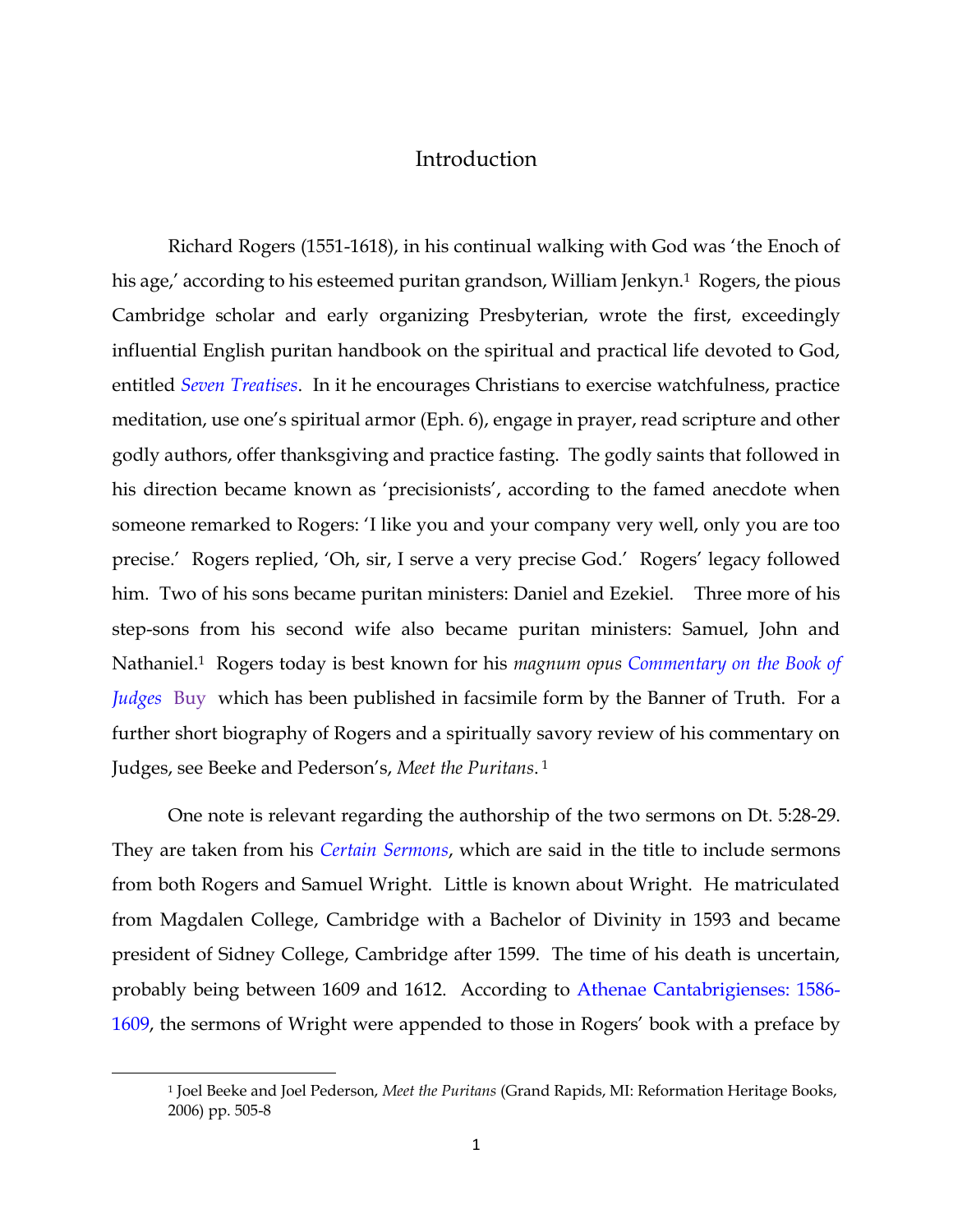Rogers and separate pagination. Wright's sermons included seven on Matt 13:19-23, eight on Ps. 1:1-4, three on John 14:1-4 and three upon Luke 13:22-24. In light of this, it is clear that all the sermons in *Certain Sermons* (London, 1612), and hence the two below on Isa. 55:1-2, are those of Rogers. The appendix containing the sermons of Wright are missing from the available surviving copy of *[Certain Sermons.](http://quod.lib.umich.edu/e/eebo/A10931.0001.001?c=eebo;c=eebo2;g=eebogroup;rgn=main;view=toc;xc=1;rgn1=author;q1=rogers%2C+richard)*

The contents and order of the 19 sermons in *Certain Sermons* is: three sermons on Acts 16:24, two on Matt 24:12-13, two on Matt 13:46, two on Isaiah 55:1-2, two on Deut. 5:29, two on Matt 11:20, two on Acts 9:31, and two on Phil. 4:4.

The two very experientially rich sermons below on conversion from Isaiah 55:1-2 lay the entrance to God's kingdom sweetly low: to any that thirst for it. Rogers, with a discerning and soft hand, reproves worldly minded persons who do not desire the best things (even their own salvation), shows that the way to be saved is to thirst for it (for those that desire what God offers), and assures those that do thirst that God will surely make good his end of the deal. It is in thirsting that the Christian continues in this life to receive the best spiritual graces from God for everything that he or she needs. May we feed upon Christ (Jn. 6:51) in these words from long ago, and receive help on our way to heaven!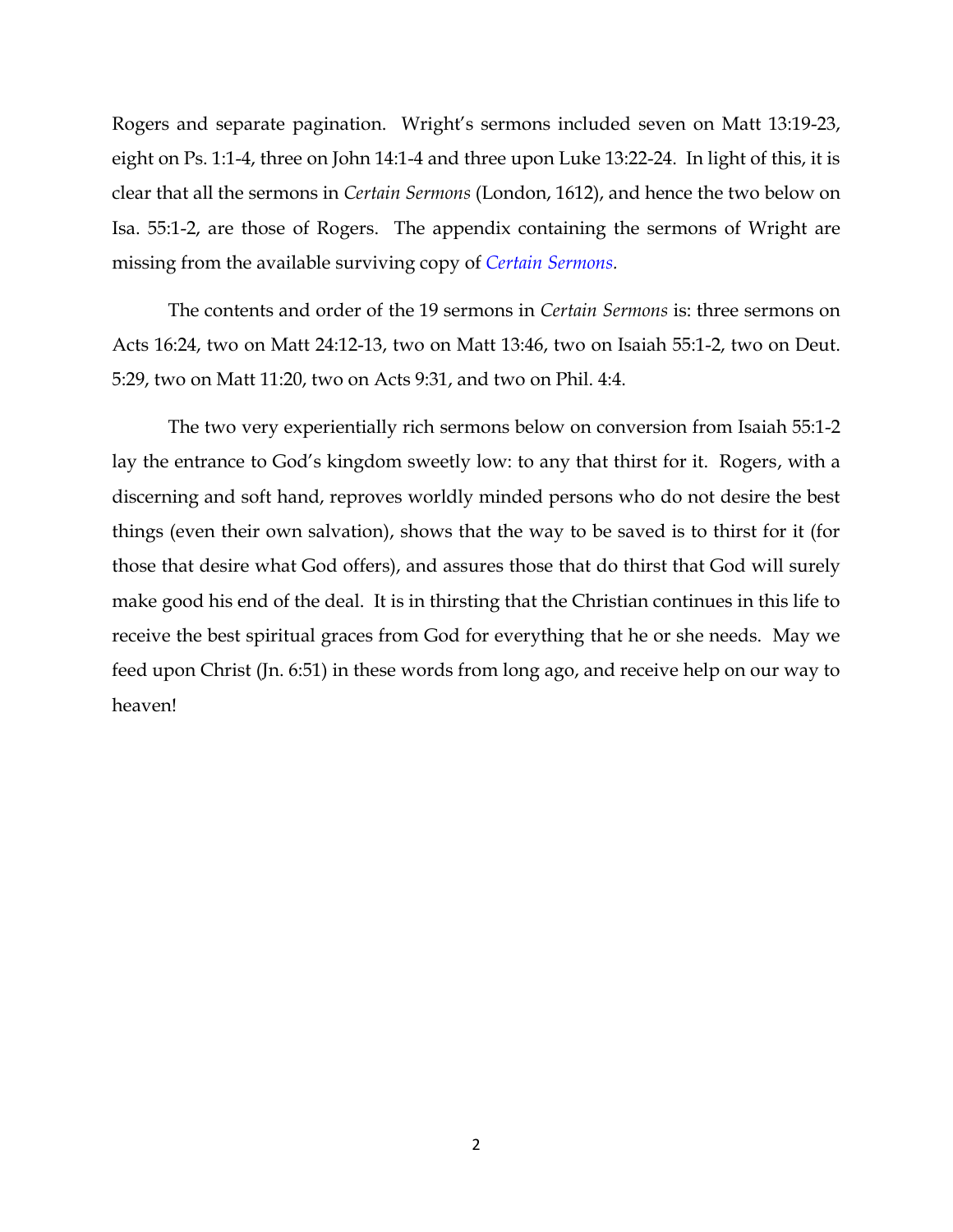## The First Sermon on Deut. 5:28-29

#### **Deut. 5:28-29**

"Then the Lord heard the voice of your words, when you spoke unto me: and the Lord said unto me, I have heard the voice of the words of this people, which they have spoken unto you: they have well said all that they have spoken.

Oh that there were such a heart in them to fear me, and to keep all my commandments always; that it might go well with them, and with their children forever."

 My purpose, beloved, is to show what the things are which I intend (God willing) to deliver to you at this time to the end that you may the better hear them and not wander uncertainly, as ye must needs do if ye know not what is intended to be taught to you. But yet so I will do it in a way as to show that the Holy Ghost purposes the same also in the words which I shall speak of. The thing which I propound to teach is this: That whereas the greatest part of people among us do think that if they can say 'Lord, Lord,' they shall enter into the kingdom of heaven (as our Savior gives us to understand, Mt. 7:21), whereas they think also that if they can utter good words of the Scripture, and as professors of the Gospel that they serve God as well as the best, and that God will bless them accordingly and their posterity, they may know that this is nothing. For God requires another and greater matter: that there be a true change, both of heart and life, and a constant holding out in both unto the end. To this purpose I intend to speak that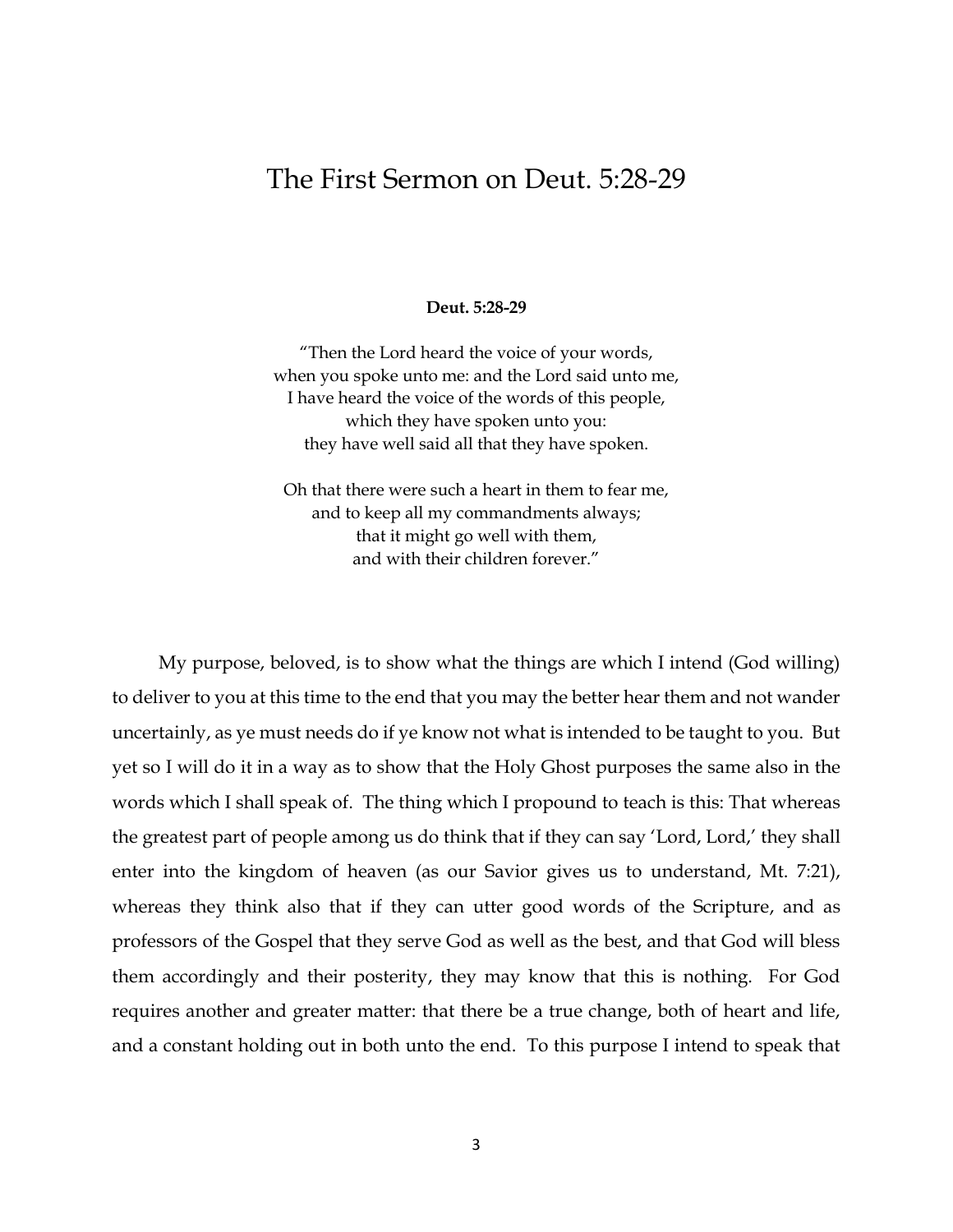which I mean to say of the words which I have read unto you. And the same meaning had the Lord in speaking the words Himself.

In order to show the occasion that moved Him to utter them, Moses repeated the words before the text. When the people of Israel had heard the Lord on mount Sinai delivering his law to them out of the midst of the fire in clouds and darkness and were afraid to hear God speak unto them any further, they (even all the chief of the tribes and elders) desired Moses to go near to the Lord and hear all that He should say to him, and they said they would hear it again at his mouth and do it:

'Then the Lord heard the voice of their words when they spoke to Moses, and the Lord said to Moses, I have heard the words of this people which they have spoke unto you. They have said well, all that they have spoken. Oh that there were such a heart in them, that they did fear Me, and keep all my commandments always, that it might go well with them and their children forever.'

Thus you see also how the Lord in this text speaks the same of the people to Moses which I am to deliver unto you. This being done, I will now show in what manner I mean to handle the text and what order to follow therein, and then proceed to the particulars.

This text divides itself most fitly into three parts. The first is: a mixed speech which the Lord utters to Moses, commending somewhat and disliking somewhat of the people's answer in these words: 'This people has said well, but their heart is not suitable unto their words.' The second thing is: what the Lord wishes to them, and that is such a heart as might suit with their words, from which only (and from no other heart) this fear of God and obedience to his will (which He liked of) could come, in these words: 'Oh that there were such a heart in them to fear Me, and to keep all my commandments always.' The third is: the fruit of such a heart and life, and that is prosperity and welfare to them and to their children forever.

Now to begin with the first, this mixed speech of the Lord (which I so call because it commends somewhat in the peoples answer and dislikes somewhat in them: it allows their words but condemns their heart) teaches us clearly that men may possibly utter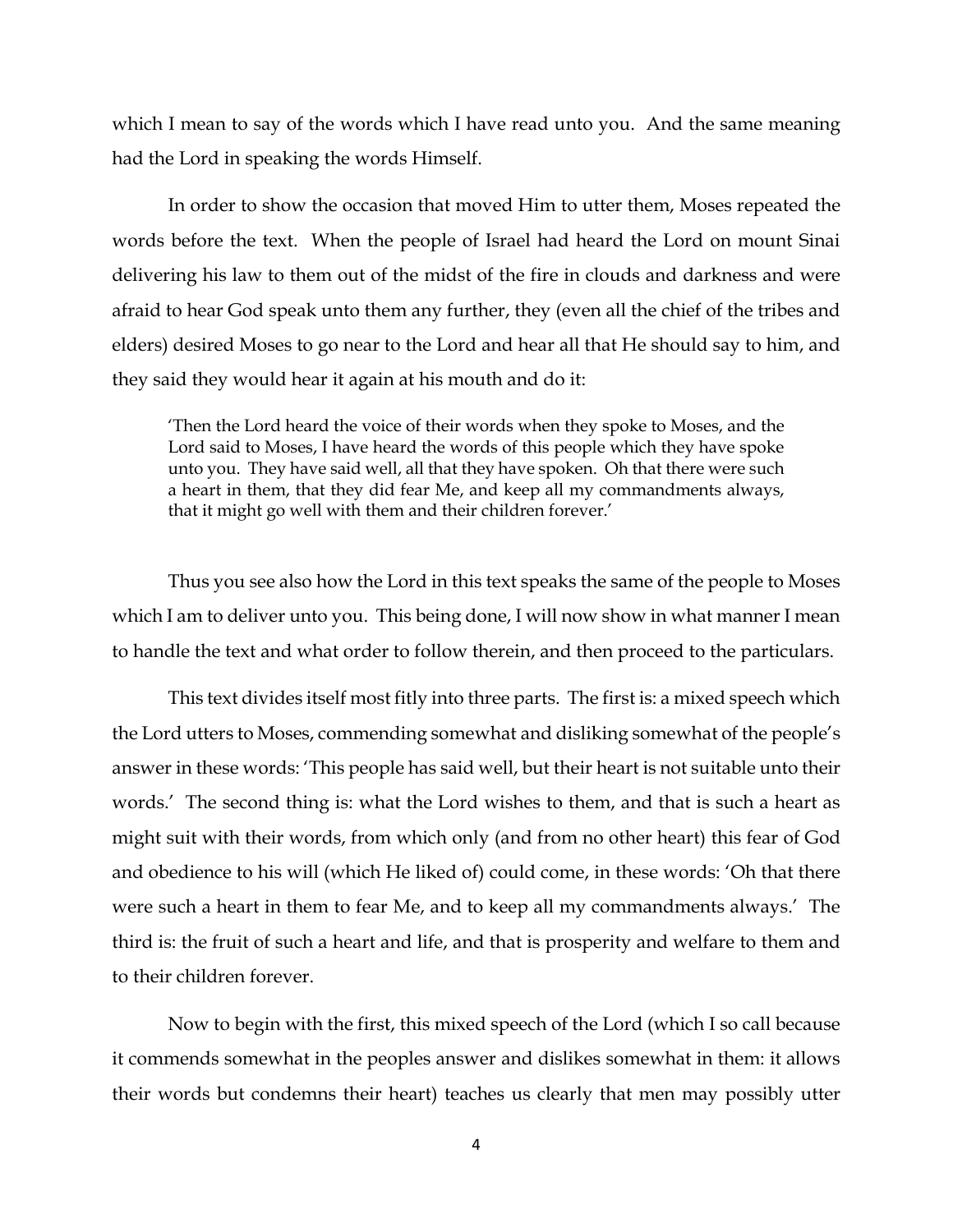good words and yet themselves be without grace. Their words may be good but their hearts not, so that while they commend religion, the preaching of the Gospel and the profession thereof, yet for all that, they may be unprofitable in their lives and not sound and upright in their hearts, without which their speech helps them nothing. And if it be said that it is not sufficient for the proof of this doctrine that is here said in the text (for possibly it may be gathered amiss), let it be proved by two or three witnesses (that there may be no exception brought against it), as that for example in the 50<sup>th</sup> Psalm, verse 16, where you may find this: 'Unto the wicked,' said God, 'what have you to do to take my word in your mouth and hate to be reformed?' What needs there any explanation of these words? The Lord vehemently reproves them for speaking of his word, as though they bare great affection to it when in the mean while they would not be subject to it nor be directed by it. To the which may be added what our Savior says: 'This people draw near to Me with their lips, but their hearts are far from Me; in vain do such worship Me.' (Mt. 15:29) And the prophet Ezekiel agrees most fitly with them both when he says, 'Son of man, this people talk of you by the walls and doors of their houses and say one to another, Come (I pray you) and hear what the word is that comes from the Lord. And they hear your words, but they will not do them.' (Eze. 33:30) By all this it is manifest that to have good words in our mouths without the uprightness of the heart does not commend us to God.

And yet let not this be thought of anyone to be spoken by me as though I made light of good speech or thought it of little worth, which [good speech] I acknowledge to be an excellent gift of God (as Paul spoke of it in the people of Corinth) and I do bewail that the lack of it is so great (especially in so long continuance of the Gospel being preached). Yea I say more, that we are commanded of God to take unto us words (Hos. 14:2) to express our requests, confession of sins, thanksgiving, and our covenants of amendment of life, and we are to be examples to others in our communication as well as in our conversation (1 Tim. 4:12). Woe to them that endeavor not after it! But to rest in it, as if that were sufficient: it is nothing. And to stay our hope upon it as if we thought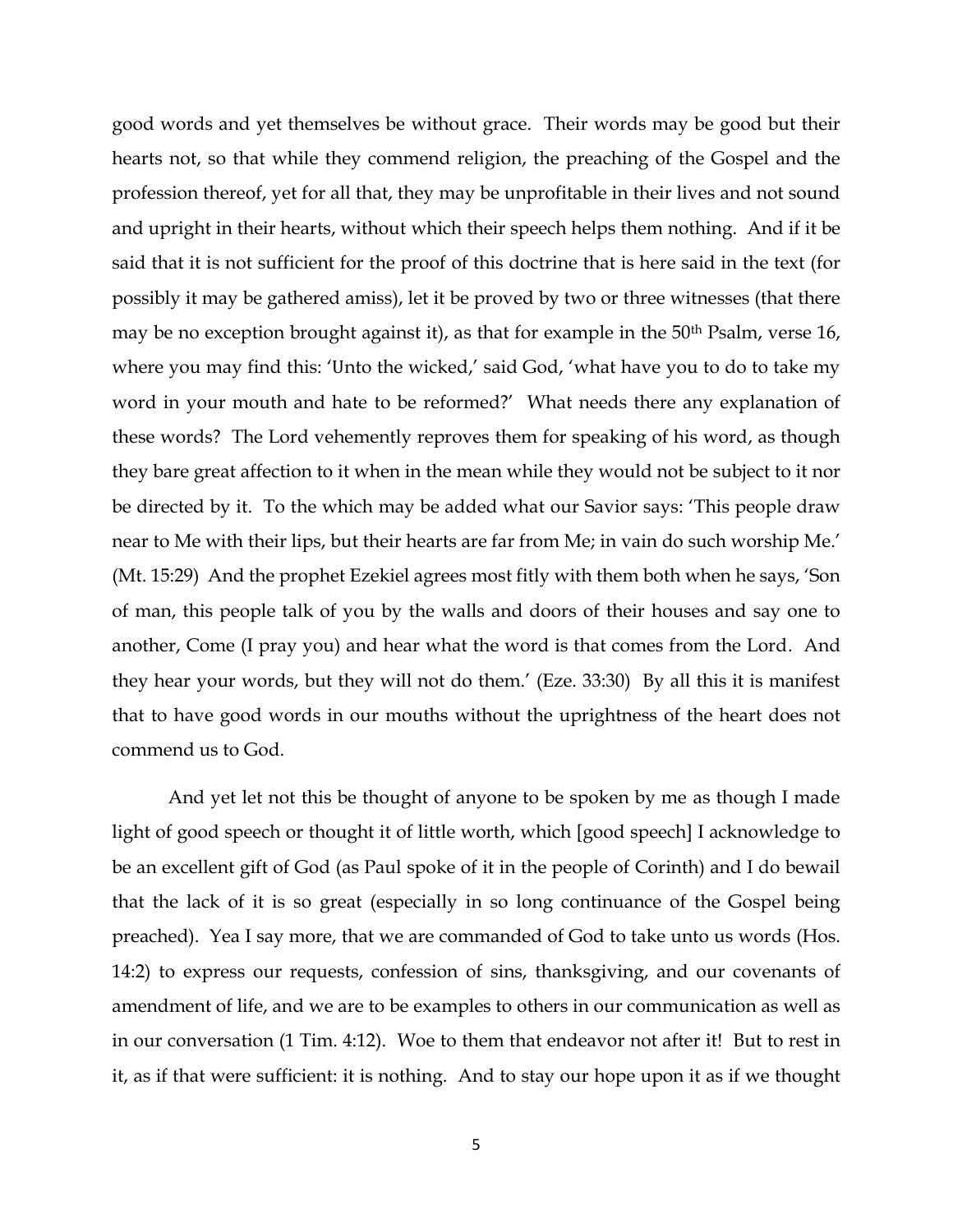it a testimony of our happiness: it is no better than a bruised reed. This therefore, or any other such gifts of God, are seemly ornaments in them that have them, for in most parts of the land you shall not find good words and godly speech common, I need not say in Wales or Ireland, but not either in many places in England, but it is despised rather and laughed to scorn and rotten and filthy communication is entertained with great applause instead of it. But yet (as I have said) good speech alone of itself, without other gifts of God, is not currant, nor that in which a man may have contentment.

The reason is that the heart of man is deceitful (Jer. 17:9) and goes not always with the tongue, and therefore when we hear the one (2 Cor. 11:14), we may well doubt of the other. The devil can change himself into an angel of light and therefore can easily persuade us that every good word or deed coming from us is enough to salvation, especially men being ready to think every little [word or deed] to be sufficient to serve God withal. Whereas, we ought to search diligently, try our ways and the whole course of our hearts and lives, pull down the old ruins of both and set up the contrary instead thereof in both. And [we ought to do this] all little enough to make a due proof unto us that we are partakers of the promise of eternal life. Which, to be necessary to assure us of the same and no less, that saying of the prophet Micah does lively show where he brings in the wicked speaking thus when they sought how to be acceptable to God that they might please Him:

'Wherewith shall we come before the Lord and bow ourselves before the high God? Shall I come before Him with burnt offerings? Will the Lord be pleased with thousands of rams or with ten thousand rivers of oil? Shall I give my first born for my transgression? Even the fruit of my body for the sin of my soul?' (Mic. 6:6)

But the prophet answered far otherwise than they looked for, saying: 'He has showed to you (O man) what is good, and what the Lord requires of you: surely to do justice, and to love mercy, and to humble yourself, and to walk with God.' Whereby he shows that man cannot direct himself in the great matters of pleasing God and seeking his favor, but God must guide him therein to the end that he may have peace, and consequently that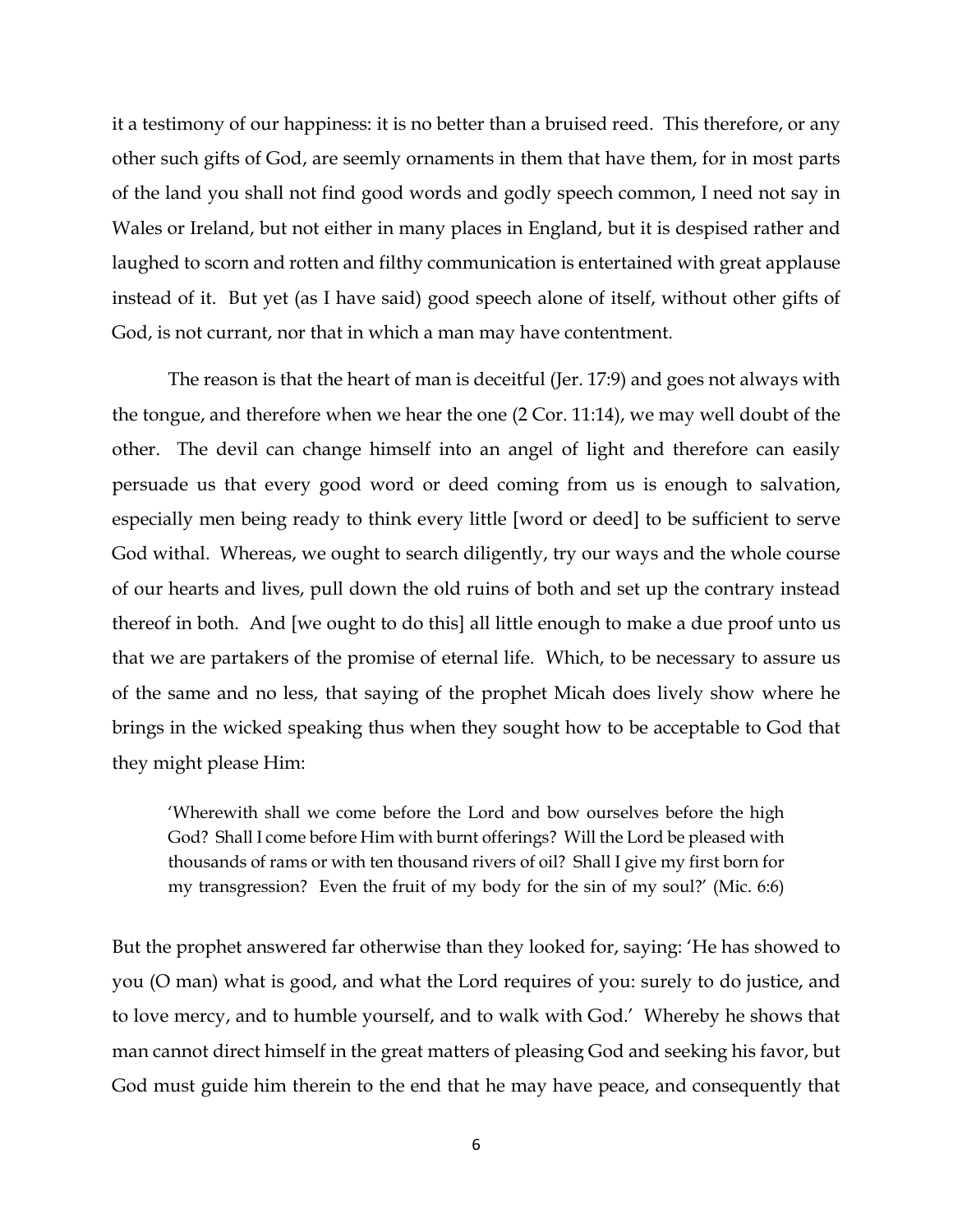good words are not sufficient to rest in for welfare and happiness without better furniture of grace and goodness. And to go a step further, if good speech (as commendation of the Word, praising of God and communication of his works and will) be not to be rested in, in what case are they who have almost no good speech, but rather, that which comes from them is profane, foolish, corrupt and such as over-thwarts and crosses goodness?

But here a question arises about the people mentioned in the text, for if their answer were good, why was it not allowed? Meant they not as they spoke? I say, yes; but that freed them only from hypocrisy, but was no argument of their sincerity. For there is a middle sin between them both, and that may be called halting or not upright. And it may clearly be discerned by that which is spoken of the Israelites in the Psalm, who made a covenant there with God (Ps. 78:35) and had not to do with men, and though they broke and went from it, they could not be charged with hypocrisy. But yet they dealt treacherously with the Lord, in that they were not careful to keep and perform it. The words are these in effect: when He slew them, they sought Him. Yea, they returned and sought God early, but they flattered Him with their mouth and dissembled with Him in their tongue, for their heart was not upright with Him, neither were they faithful in his covenant.

Now from this which has been said in the answer to the question, a good point is to be observed, namely: that we take great heed when we covenant with God about amendment [of our life] either in general or to forsake any particular sin in our life (though we do it in secret, no man knowing thereof). I say great heed is to be taken that we do not afterwards wax remiss and cold in going about to perform the same. For then God will count it but flattering and deceiving of Him, which He will not put up with at our hands. Why? Men will not bear such indignity at one another's hands.

I speak this seeing that many never suspect any danger to be coming toward them by any breach of covenant to God if they cannot be challenged for hypocrisy before men. Which indeed, is the grosser of the two? It is the sin of most people to utter great words before men of their godliness when yet they deny the power thereof. But yet the other is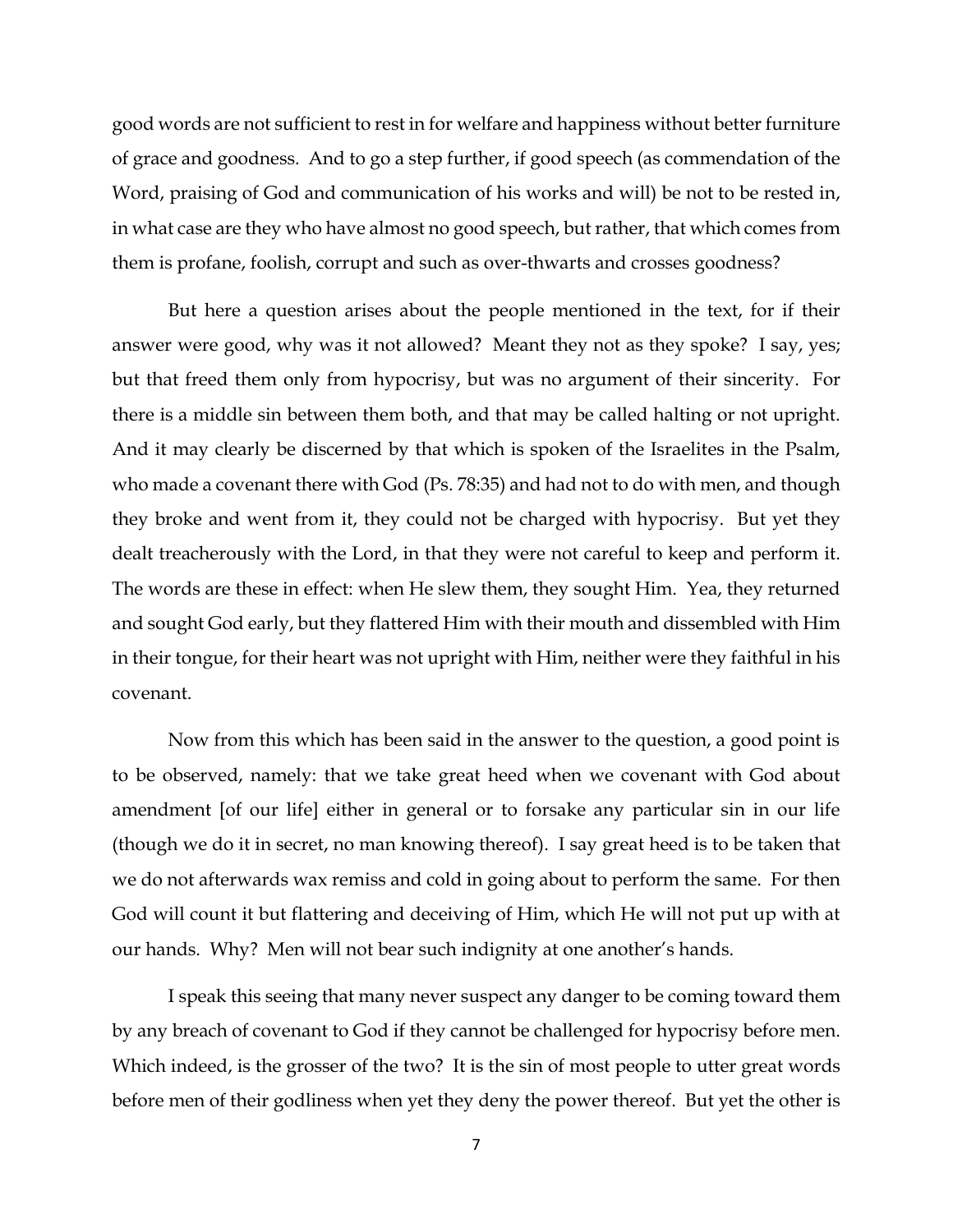also odious to God, when men so slightly regard the promise of obedience which they have in their good mood made to Him, as though it were not to be looked after.

Such are all they who, having in their trouble, sick bed or at their receiving of the sacrament, professed seriously to turn to the Lord, have yet started aside afterwards like a broken bow (Ps. 78:57). I have myself sometimes had good hope of people when I, visiting them in the likelihood of their death, have heard their frank and free promise made to God of forsaking their former ill life. But when I have seen so slight fruit to follow in many of them, they returning after their recovery to their wicked course, as the dog to his vomit (2 Pet. 2:22), tempting God thereby in a fearful manner (which was Pharaoh's sin), my good hope has been much cooled. And this I have learned to be so true by long experience that I dare not rest upon such covenants. And yet, God forbid, but that many covenanting the same in like occasions should look conscionably to perform their covenant afterward (though too many fall from them) according to that which is said by David in the Psalm: 'I have sworn and will perform it, that I will keep thy righteous judgments.' (Ps. 119:106) Thus much of the mixed speech of God in the first part of the text.

Now it follows what the Lord wished to the people in the second part, and that is: First, such a heart as that they might fear Him. For their answer was disliked although their words were good, because they proceeded not from such a heart. But this speech of the Lord (in this manner uttered) raises a doubt in the hearer: What He should mean by wishing such a heart, as though the fear of God could not grow in any heart and likewise come from it? And, if it be so, what heart is that which He wishes unto them? To the which may be answered, that the fear of God and obedience to his commandments does not come from every heart, neither does such fruit grow in every garden; it must be such a heart indeed as cannot be matched, neither has any fellow or companion.

But what manner of heart is that? You will say that you do not understand what He means. I answer therefore further, that by such a heart, He means in one word, a heart converted to God. More particularly: a heart broken with sorrow for sin and the fear of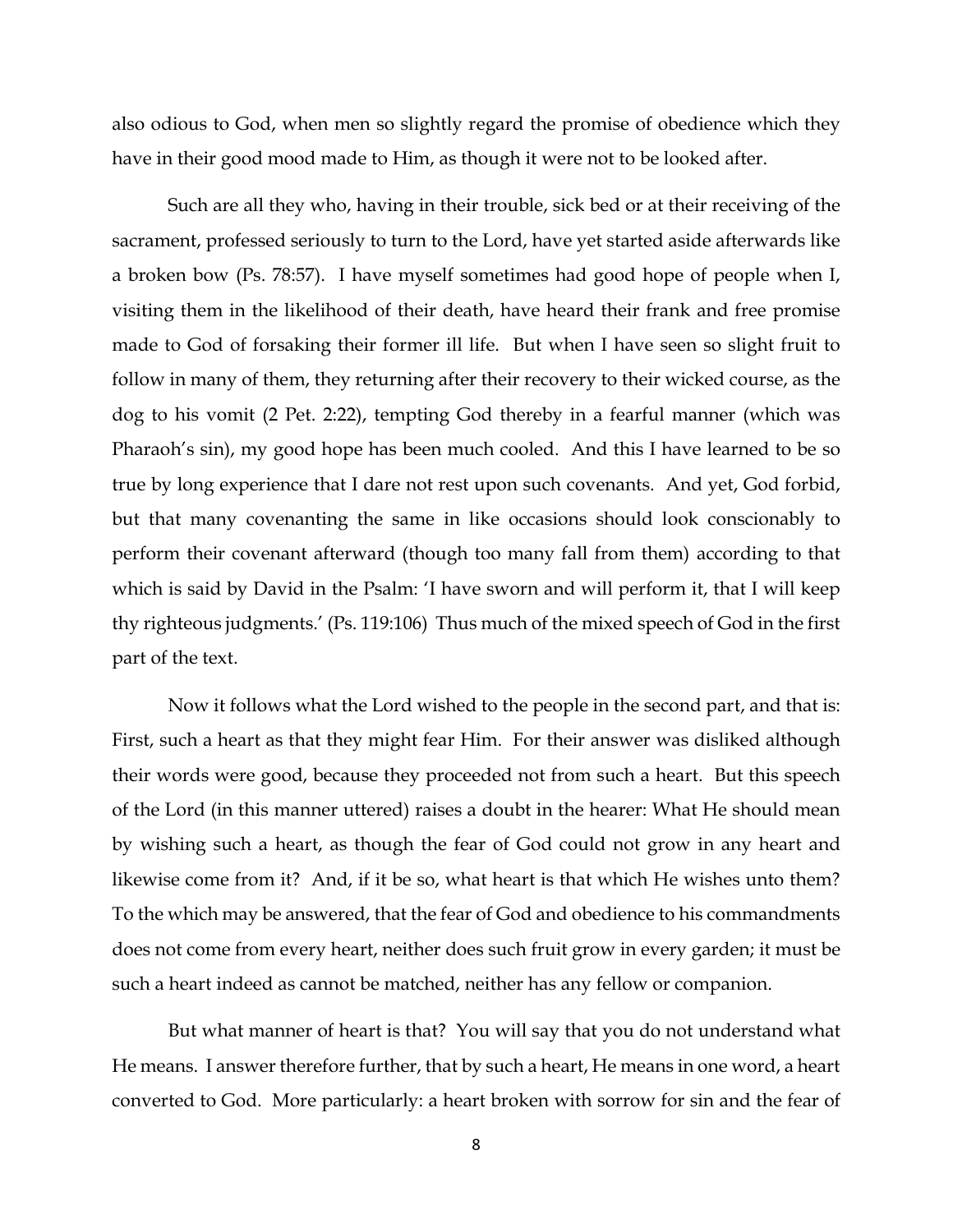damnation, yet quieted again and eased by believing the remission of sin and sanctified also to newness of life. Even such a heart is fit to breed the fear of God, and in such a heart it can dwell, and in no other. And that is called by our Savior a good heart, which only (and no other) can bring forth good things. For so He says, 'A good man out of the good treasure of his heart, brings forth good things,' (Lk. 6:46) and contrariwise. So that, if the heart be good (that is, truly turned to God), then it is fitted for that which God here wished to his people, that is, to fear him and keep his commandments, and naught else.

Now for proof that it must be thus: the scripture is clear and plentiful. First, that the heart must be wounded for sin and broken with sorrow and fear till it be sick again, is proved by the words of our Savior, where He says: 'The whole have no need of the Physician, but the sick.' (Lk. 5:31) And they in the Acts were pricked in conscience for their woeful estate before they came to Peter to ask how they might be healed, but then they came to him and the other apostles (though they had railed on them before) and said, 'Men and brethren, what shall we do?' (Acts 2:37) As if they should have said: 'In this our distress and despairing in ourselves, what help can you minister unto us or ease unto our souls?' This contrition and sorrow is one of the three things which help to make the evil heart good. And yet this, without the other two things, is nothing to this purpose, but fit only to raise up flashes and fears of hell to the tormenting of the conscience and the holding of it in slavery and bondage, for which cause, it is called of the apostle: 'the spirit of bondage.' (Rom. 8:15) But this [contrition and sorrow], being rightly used, makes a most direct way to the renewing and changing of the heart, that it may be good.

To proceed therefore, the second thing required to make the heart good, is faith unfeigned: that the afflicted mind may see and believe its sins to be pardoned, to the easing and quieting of itself, which then stands in need of, and most earnestly desires pardon. The Lord has given a free grant of pardon unto such as are thus prepared for it, by earnest desiring it. In the forementioned place, the Lord says, 'I am a physician for the sick,' (Lk. 5:31) and in another place, 'I will give the water of life unto such as thirst,' (Jn. 7:37) which, the sick and troubled conscience hearing, counts it the happiest and most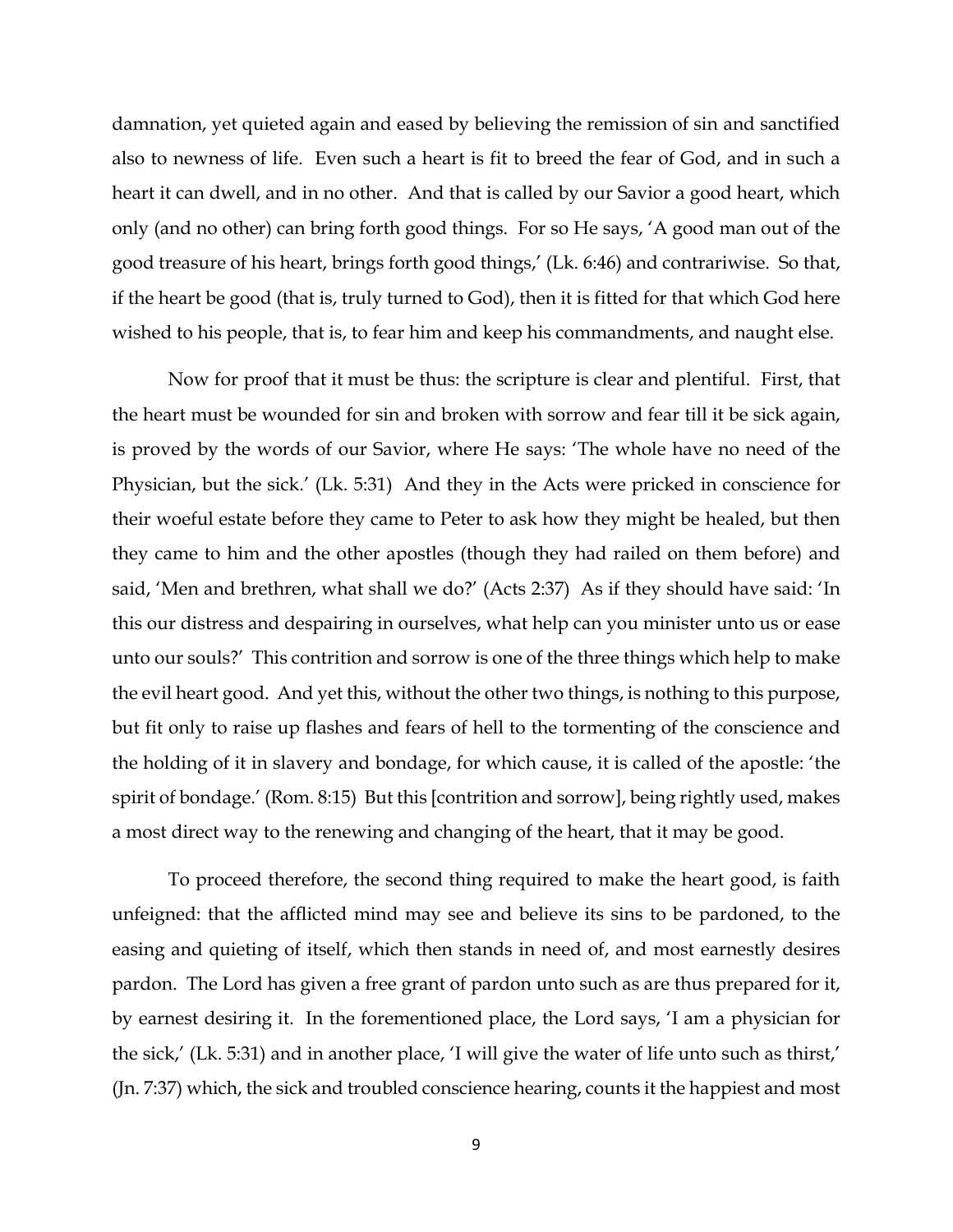welcome tidings that could be brought unto it. And so by due and advised considering of the pardon, the person lays hold of it, though weakly and by little and little, the Lord enabling the party. And so he believes that it is as effectually offered to him as to any of God's children that have already embraced it. And this mightily works both to ease and quiet, and also to quicken [enliven] him who was before so cast down and troubled.

And thus to pass to the third thing requisite to the reforming and rectifying of the heart that the true fear of God may proceed from thence, the party being thus persuaded of the love of God, the free remission of sin and what unlooked for contentment he has thereby, breaks forth into the praise of God with admiring his kindness, and says, 'What thanks shall I give unto the Lord for his unspeakable mercy unto me? What shall I offer unto the Lord for this his great goodness?' And so he, being constrained by the love of God so shed into his heart, is persuaded and enabled in good sort to go about the duty which God requires: endeavoring and purposing to walk before Him in uprightness and innocency forever after. And this desire of his (not being frothy and rash, stirred up more of painful fear, as in many wicked ones it is, but proceeding from faith, which works by love, and from the certainty of the favor of God assured to him by the Holy Ghost) is not a sudden passion in him (which is hot and fervent for the present only), but (coming from so good a foundation and ground) sanctifies him effectually by working a dislike of evil (because it is evil) and a hearty and unfeigned love of all goodness.

This grace being thus wrought in him, is the third thing required to the changing of the heart and turning of it unto God. And this must go with faith, as we are taught in the Epistle to the Corinthians, where it says, 'Seeing we have these promises, let us cleanse ourselves from all filthiness of the flesh and spirit, and grow up to full holiness in the fear of God.' (2 Cor. 7:1) With this agrees that of St. John, that if we have the hope, which is the daughter of faith, we 'purge ourselves from sin' (1 John 3:3) as it comes to our sight.

Thus I have showed what graces of God must necessarily be planted in the heart that it may bring forth this fruit (I mean the fear of God) and so that it may become such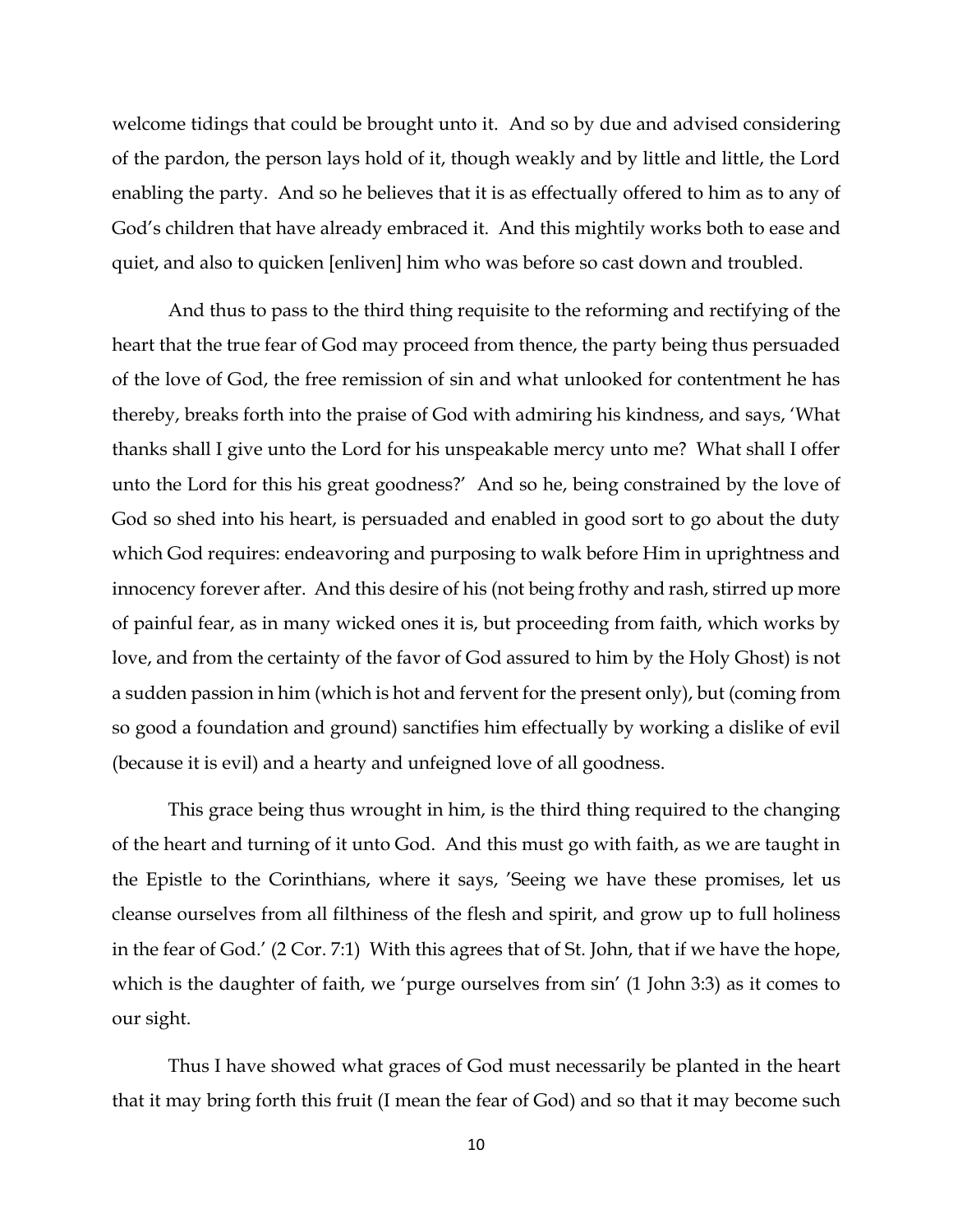a heart as God here wishes the people, when He says, 'Oh that there were such a heart in them.' Now, that the Christian reader may not be deceived in judging whether he has such an heart or not, I will add some caveats about these three properties which make the heart good, that he, examining and observing them, may see whether he have them or not.

And to begin, let him know, that about the first of them, which is a prick or wound of conscience, and fear of God's displeasure for the same, I give these two caveats or watch words: The one is this, (1) that if God press our consciences with the powerful preaching of his Word and accuse and arrest us thereby, that we in no way resist that work of grace, but submit ourselves thereto, seeing He uses it to do so to them whom He will save; the other is, (2) that being arrested thus by Him in any way, we despair not. In both of these we might likely easily offend, if we should not take this warning and watchword.

Both are very necessary. For, as we are ready to run to extremities in all other things rather than to keep a mean (that which is commendable between both), so do we easily incline thereto in these respects: for either men are sly and subtle to shun all sorrow and check of conscience for sin, or, if they can no longer, they are ready to despair. In the first they may fitly be compared to them who are taken with sickness and yet will bear it out too long, as though they would drive it away by ill entertaining it rather than to betake themselves to their chamber or to fall into the physician's hands. Even so will they wind out of God's hands, I say, rather than being held under fear and grief. In the last they are like to him, who, being apprehended upon stealing some twelve-penny matter, fails, without any examining, to confess that he has stolen a horse, and so brings himself into peril of his life. So these men, if they once be checked in their conscience justly (whereby they ought to accuse themselves and bewail their sin with hope of pardon), fail to remember many other of their faults and so cast off all hope of forgiveness, so they despair. For as men are very hardly brought to yield to any wounding of their conscience (be it never so just), so if they must be thus brought, commonly they have no stay but go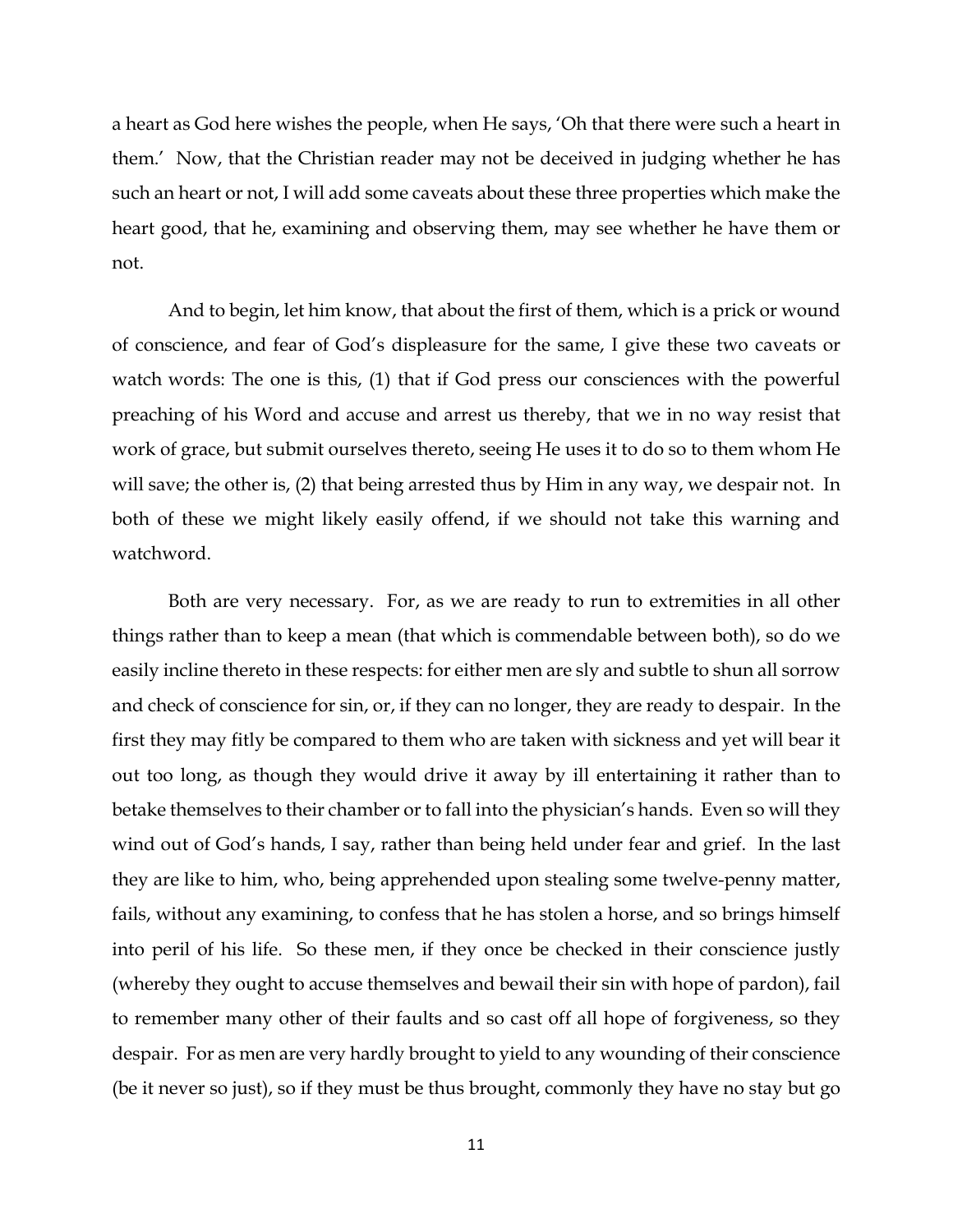too far. Herein they are constrained to cry out that they are damned, and so lie long in woe and torment, where they need not. These two things therefore regard the first point, namely, the prick of conscience.

About the second, which is faith, these two caveats are to be marked: The one, (1) be sure that a man seeking faith (for no other shall find it) believe not too hastily and rashly, that is, without warrant of the Scripture and Word of God; the other, (2) that having warrant, he refuse not to believe, neither reason against it, but apply it to himself and resist doubting. Both are alike necessary: the first for the bold and such as feel their sin to be no great burden to their conscience, and yet of all others are most ready to affirm that they believe in Jesus Christ, whom He Himself flatly denies, saying, 'I came not to call the righteous,' (that is, such as feel as little burden of their sin as if they were righteous) 'but sinners' (who feel the burden of their sin as a debtor does his debt) 'unto repentance.'

The second caveat is as necessary for the afflicted conscience, who, though he have a right to the promise by Christ's free grant, yet through weakness and lack of experience, is held from believing and clasping about it, and all because he does not duly consider his liberty and the warrant that he has from Christ for his so doing. Wherein (although I deny not but that God's providence rules), yet the party offends, for he does not embrace that which is freely given him by God by the means thereof; he cannot praise and be thankful to God for it.

About the third point that is necessarily required to make the heart good, which is sanctification, these two watch words are to be received: (1) that he of whom we speak do love goodness and loathe evil, not in some one or few instances (lest he deceive himself about it), but in all cases; nor in private respects,<sup>2</sup> but because it is evil and hated of God; (2) that these two things, namely, to loathe and love, be constantly settled in him for continuance.

l

<sup>2</sup> [That is, for personal reasons]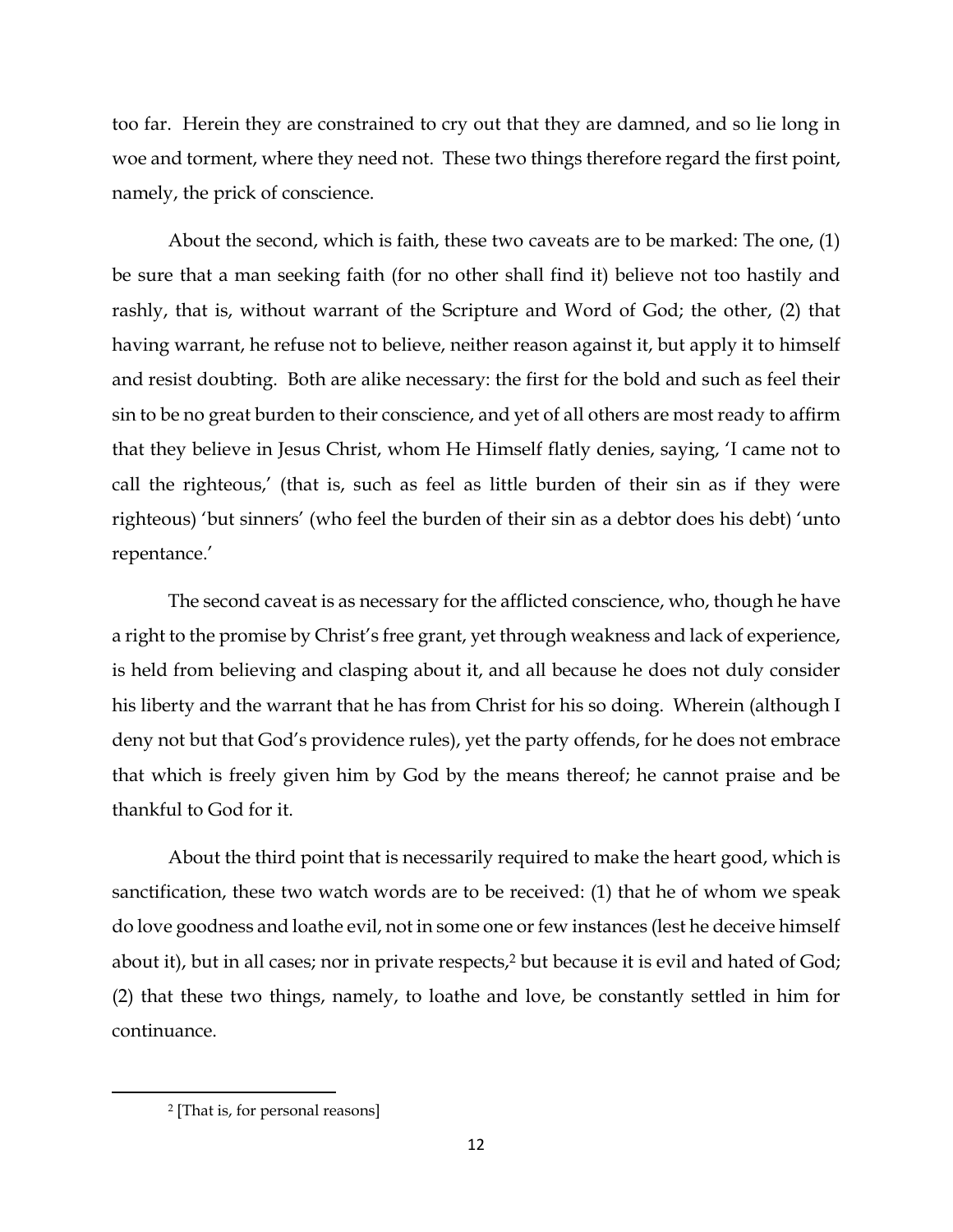The reason of both is manifest. In the former case: if one sin should be loathed and another loved, some disliked and shamed and others delighted in and embraced, what could be more ridiculous and further off from the nature of true repentance? For the offence to men and the dishonor which might arise to God thereby in some few evil actions could not be satisfied nor answered by many good actions. This is a thing worthy to be noted, seeing as many take liberty against their conscience to do what they desire to do and yet desire to be counted as repentant persons as well as the best. This be said of the first of these two caveats.

For the second: if a man should be very forward in abhorring sin at the first, but afterward should grow slothful and careless and make no conscience of wicked desires, and break out into looseness of heart, this were enough to blemish his sanctification howsoever sound it might have seemed, if not to bewray it to have been mere hypocrisy. This of the two might be thought most likely.

Thus I have said that which I thought meet of this matter, to help him that desires to attain such a heart which brings forth the fear of God, even that which God requires. And seeing thus much is necessary (and no less) to get such a heart (namely, to have it broken, healed again by faith and mortified) and seeing so great heed is to be taken that all these be wrought in the heart aright and indeed, all may see: good reason why God wishes such a heart to be in all those who would be accepted of Him, what a rich jewel and treasure such a heart is, and (by necessary consequence) how ill it will go with all such as be without it.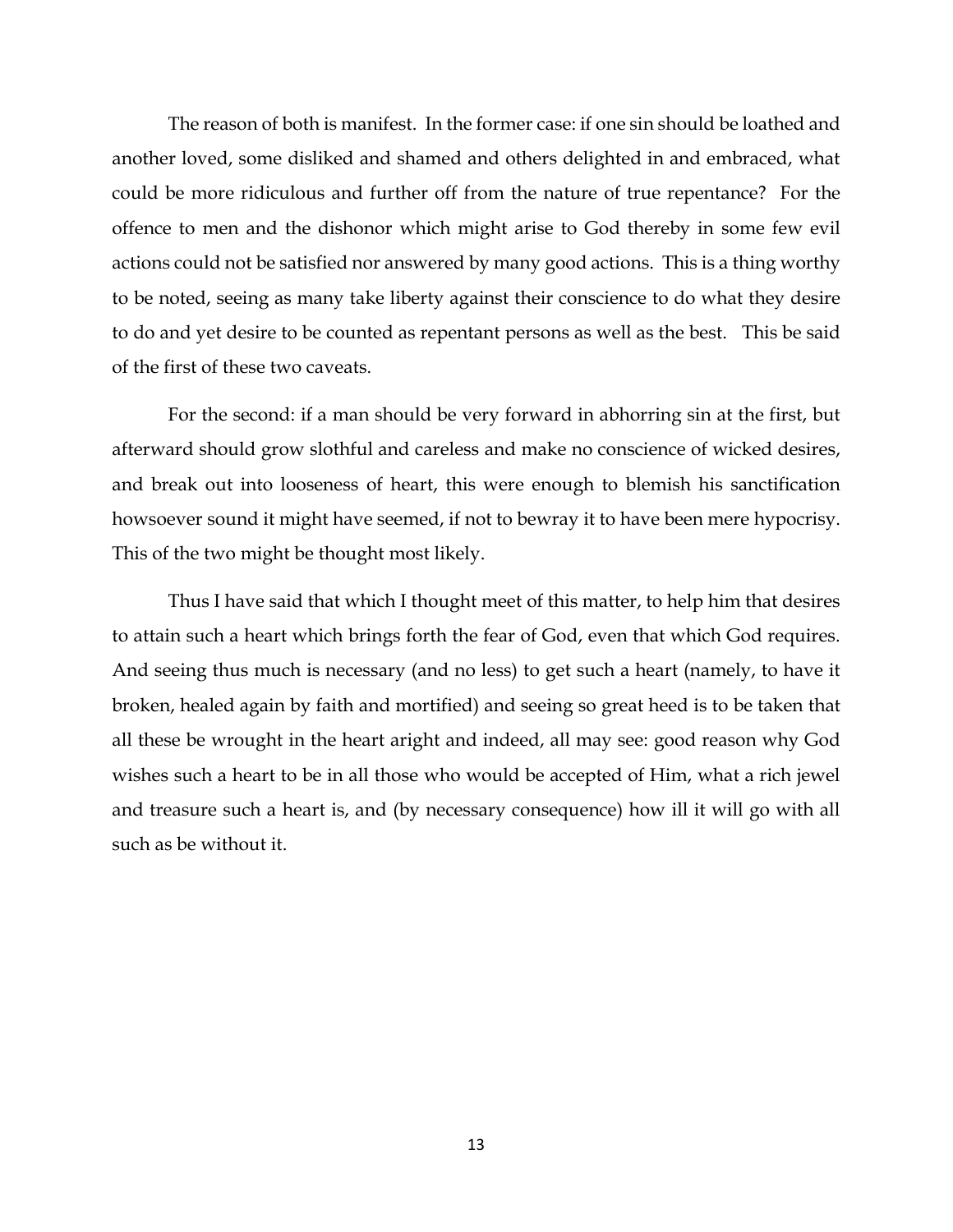## The Second Sermon upon the Same Text

**Deut. 5:28-29**

"Then the Lord heard the voice of your words, when you spoke unto me: and the Lord said unto me, I have heard the voice of the words of this people, which they have spoken unto you: they have well said all that they have spoken.

Oh that there were such a heart in them to fear me, and to keep all my commandments always; that it might go well with them, and with their children forever."

I showed last of all what a jewel such a good heart is and in what a woeful and dangerous estate they are in who are without it. They, rather, are the more heavy that it is not regarded. This is too common, as most people are foolish and weigh nothing thoroughly if it agree not with their appetite. Yet, to speak as the truth is: whatsoever wit, eloquence, or learning be in any, whatsoever nobility, birth, or dignity, whatsoever manhood and stomach, wealth, or beauty, they are all as nothing without this heart (which I have mentioned) to make a man happy or to commend him to God. Nay, I say more: whatsoever show of religion be in any, as that he could speak out of the Scripture plentifully, if he could allege all authorities out of the Word of God and of [the Church] fathers, yea, if he could possibly speak with the tongues of angels and had not this, even such a heart as God wishes to be in them that shall please Him, it were nothing. For such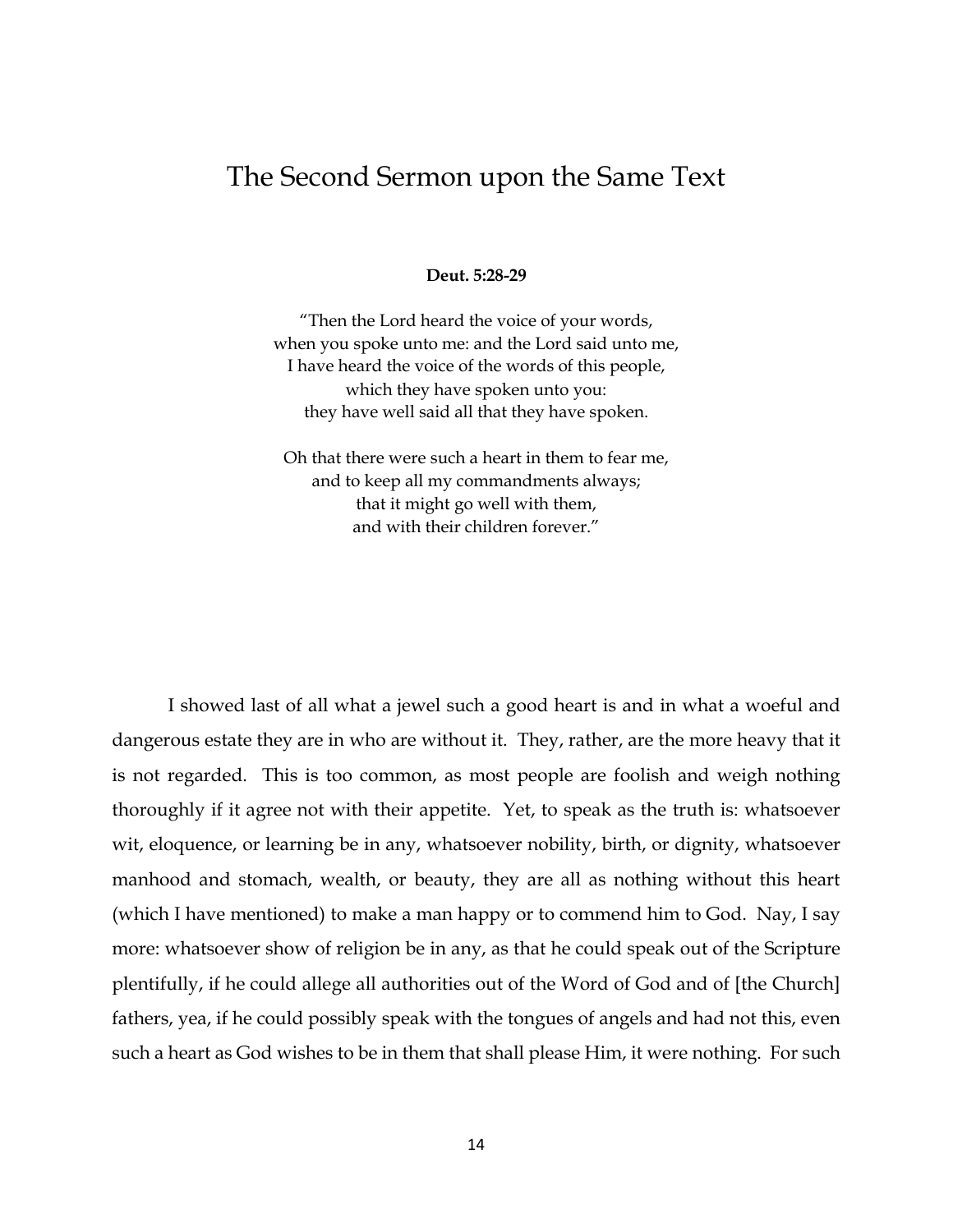a one should be but as St. Paul speaks in the like case of love (a fruit of this heart), 'as sounding brass and a tinkling cymbal.' (1 Cor. 13:1)

And therefore, how much is the estate of such a person to be bewailed as have scarcely any whit of all this which I have now named, and are as far from such a heart as the East is from the West? And to come home to ourselves: How are the people of this age bewitched and blindfolded? That when God has thus spoken, and no good words nor shows of godliness shall do them good unless they have such a heart also (as I have described), they can yet walk merry through the day, although they be destitute of it, even as if they ailed nothing, as though no danger were toward them, but as though they had made a league with hell and a covenant with damnation that they might not come near them? If they think this will excuse them, as that they are ignorant of such points and know no such matter, who cannot tell them again that it is preached amongst them and is as a prince's proclamation which all must take knowledge of? If they will fly to another shelter and say that they have other matters to look after, let them likewise take this for their answer: that they already have their reward. Let those other matters be their comfort and stay, but from God they may look for none.

Now let us proceed with the rest of God's words to this people. 'Oh that there were such a heart that they did fear me,' etc. Here you may see to what end such a heart is wished, even to breed God's fear. For God plainly teaches that there cannot be in any the fear of God without it. This let us consider a little of particularly. We all know with what scorn and detestation this speech would be rejected of those that scarcely profess the Gospel, if the gravest divine in the greatest advisedness should utter it, that the fear of God is not in them. All, even the worst, are so strongly persuaded that they fear God. And therefore they will be ready to say it were pity they should live, if they did not so.

And yet behold, without such a heart (as has been spoken of), which also is the hardest thing in the world to attain to, without that, I say, God Himself being witness, the fear of God is not in them, but far from them. For from whence should it come? Is it a sudden passion of the heart that rises and falls? or that with the tide, it ebbs and flows?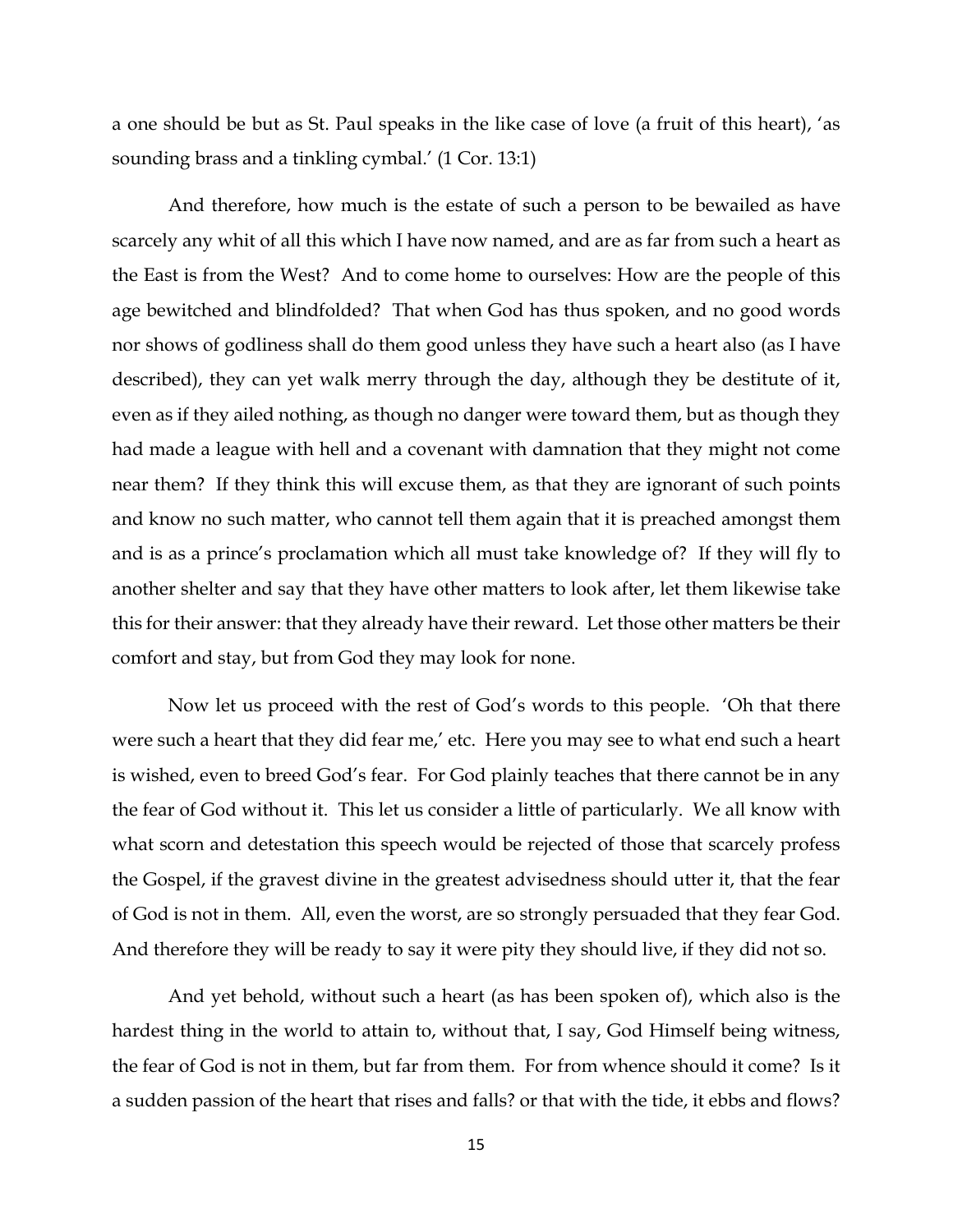Is it not rather a sanctified affection which continues (even as the heart is sanctified) in which it grows? And as there needs to be choice ground, well fitted and prepared, for this precious seed and fruit to be sown and planted in, so the heart has need to be made good ground, in which this rare fruit (I mean, the fear of God) should grow and be nourished.

And that none may marvel that I speak thus, let all further know that this fear of God is such a gift of God as by the which a man is preserved and kept from evil, neither dares he that has that to come near it. Therefore when the Lord spoke of Job and commended him for fearing God, he added this: that he eschewed evil also. This will more lively appear by a similitude or two drawn from common experience for this purpose. Note what force there is in natural fear. The blind and superstitious people in the time of Popery<sup>3</sup> were made so afraid of spirits walking that they dared not go through a churchyard in the fearful time of the night, and he that carried a great sum of money dared not pass alone by the woods and mountains. So he that is well seasoned with the fear of God, dares not drink up the draft and commit the sins of the times in the which he lives, but above all things does carefully avoid them. And he that shall live among the common sort of bad people and will not be like unto them, nor dares to taste of their dainties, had need to be well armed and to have his heart well fenced against them.

And seeing that the fear of God is such a grace, and has such force in whomsoever it dwells, I may by this, as a second argument, conclude that the common professors of the Gospel and such as draw near to God with their bodies, having their hearts far from Him, have not his fear in them. They not only they make no question in matters they doubt of to be evil (for they rush and break through them boldly), but also in things which are apparently wicked, they do the same and neither blank nor blush at it when they have done it. The fear of God, however, brings forth most contrary effects, as has been showed.

l

<sup>3</sup> [Less than a hundred years before this was written in England]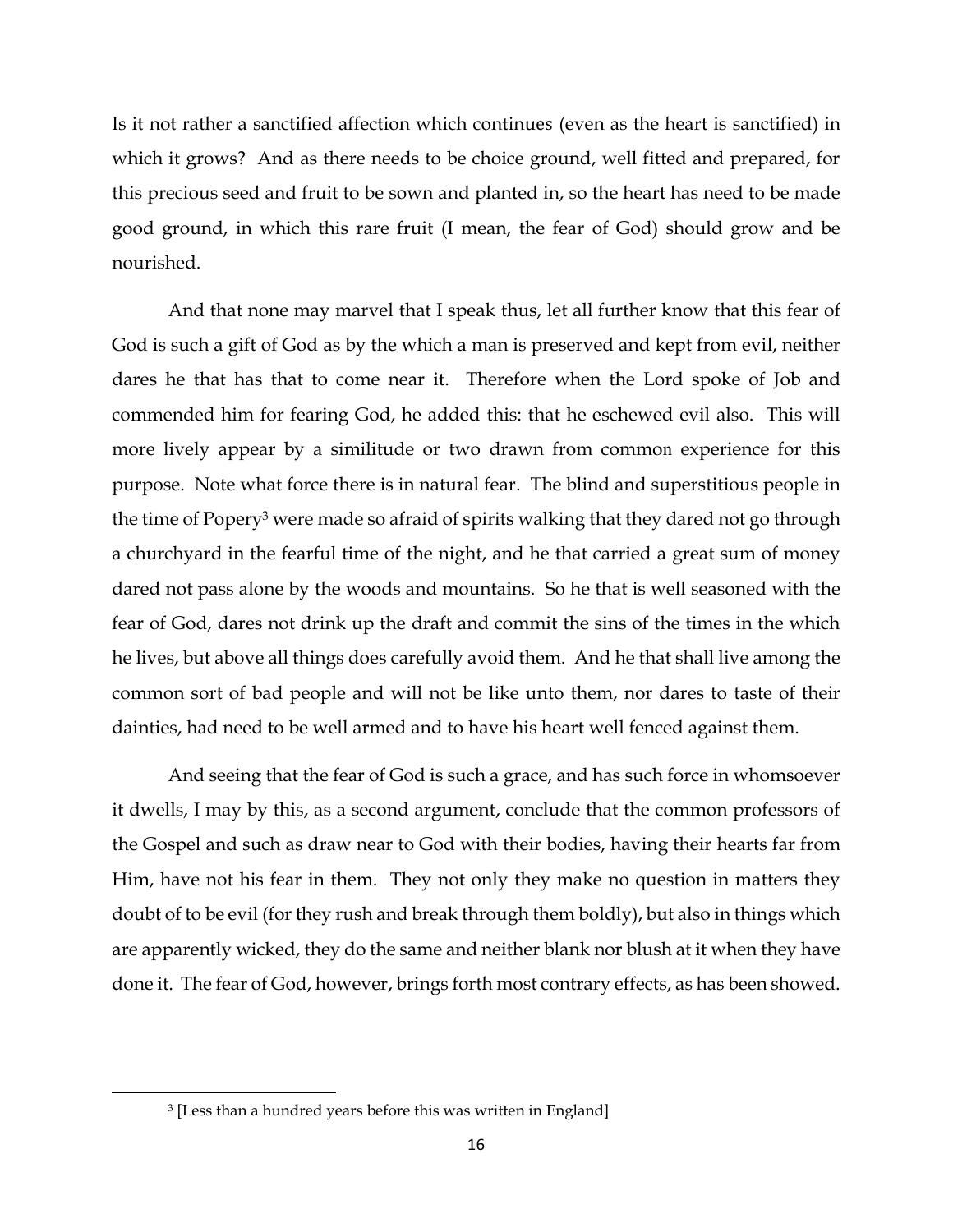Now let us hear of another fruit which comes from such a heart and from the fear of God jointly together: This is a good and godly life, and a keeping of God's commandments. For so the Lord says, 'Oh, that there were such a heart in them, that they did fear Me and keep all my commandments always.' Which to do, what is it else but to lead a godly and Christian life? For as the fear of God proceeds from such a heart as I have spoken of, so a godly life comes from both. For they breed not dumpishness, deadness and melancholy (as the wicked world imagines), but a holy care and desire to please God in all things. Neither take they away delight from a man in doing the duties of this life, but enable and strengthen him rather to do them in good sort.

Such a life goes with the fear of God. And though I mean (as the Lord also does) no perfection by the keeping of his commandments, but an endeavor to keep them (1 Chron. 28:7), nor any other life than is accompanied with infirmities, and that such a one as without a constant watch may break forth sometimes into dangerous offences; yet I mean such a life as endeavors to keep all the commandments of God (in omitting evil and doing good) as well as any one of them in particular, and in the same to persevere and abide, as well as to begin. This grace, we must know, is granted by God to be enjoyed of such as delight in it and have it in great price even in this life, whereby they may shine as lights unto others, which is a rich portion in so wicked a world as this is. Yet, few hasten to be acquainted with it.

But how safe and sweet a life it is and how free from many great calamities wherewith the contrary life is filled, another place fitter for it shall declare and testify. Only let this be granted (which cannot be denied), the words of the text so clearly proving it without any straining of them, that it is no godly life in which there is not conscience made of the particular actions of it. Neither is the fear of God there where there is not a faithful endeavor and laboring to keep all his commandments constantly; for so it is in the text ('all my commandments,' and always). But this point I pass over more briefly and press it not at large, seeing in other places I handle it more fully. And thus much of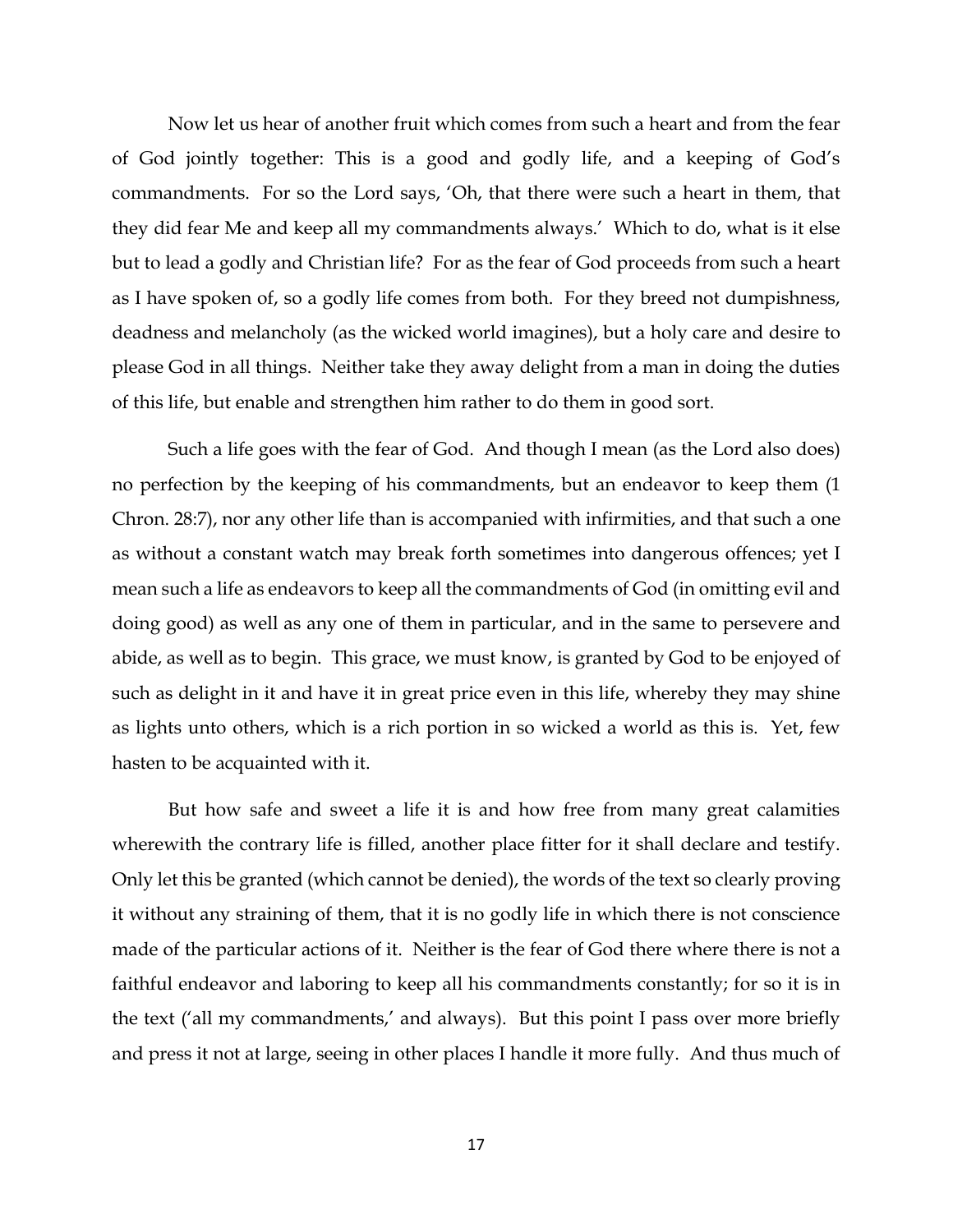the second part of the text, namely: what God wishes unto the people; and also of the second effect of a good heart, namely: a good life.

Now follows the third part of the text, in which He sets down the fruit of such a heart and life. That is twofold: one redounding to the parties, in whom they are, the other to their posterity and children. And the blessing annexed is the same to both: prosperity and welfare, both temporal and eternal. For so He says: 'That it might go well with them and their children forever.' The Lord would have us know that all in whom there is such a heart (that they do fear God and endeavor to keep his commandments always), shall prosper and be well-liking in that course. For by saying, 'It shall go well with them,' his meaning is: they shall see God's blessing accompany them in their course of life and they shall confess it to be to their exceedingly good-liking, so that, as in no other way, they could find the like by many degrees.

And yet, this is not to be understood of outward prosperity, peace and welfare in riches, honor and the such-like simply (whereof the godly, for the most part, are void, and this hungry scrambling world will keep them far enough off from them), but conditionally, so far as they be good for God's children. And yet this is no cause of grief to them either, that they should be less wedded to this world, God providing better for them. But God principally means hereby that He will make their life pleasing and comfortable to them with inward peace and gladness of heart, which far surmounts the other. And yet, as He sees it expedient, they shall have sufficiency of the other also.

All men much desire peace even with men. They find malice and contention, with the unquietness that goes with it, to be tedious, troublesome and unwelcome to them. Even outward peace they embrace. And so we are willed by the author to the Hebrews, saying, 'Follow peace with all men,' (Heb. 12:16) so as it goes with holiness,' as if he should say: although it fly from you, yet let it not go, but pursue it till you obtain it. For it is a singular gift of God to live without fear by men, one man being, usually, as the proverb says, 'a wolf,' nay, a devil to another. But if men had as good insight into the worth and price of inward peace (namely to be without fear of God's displeasure and the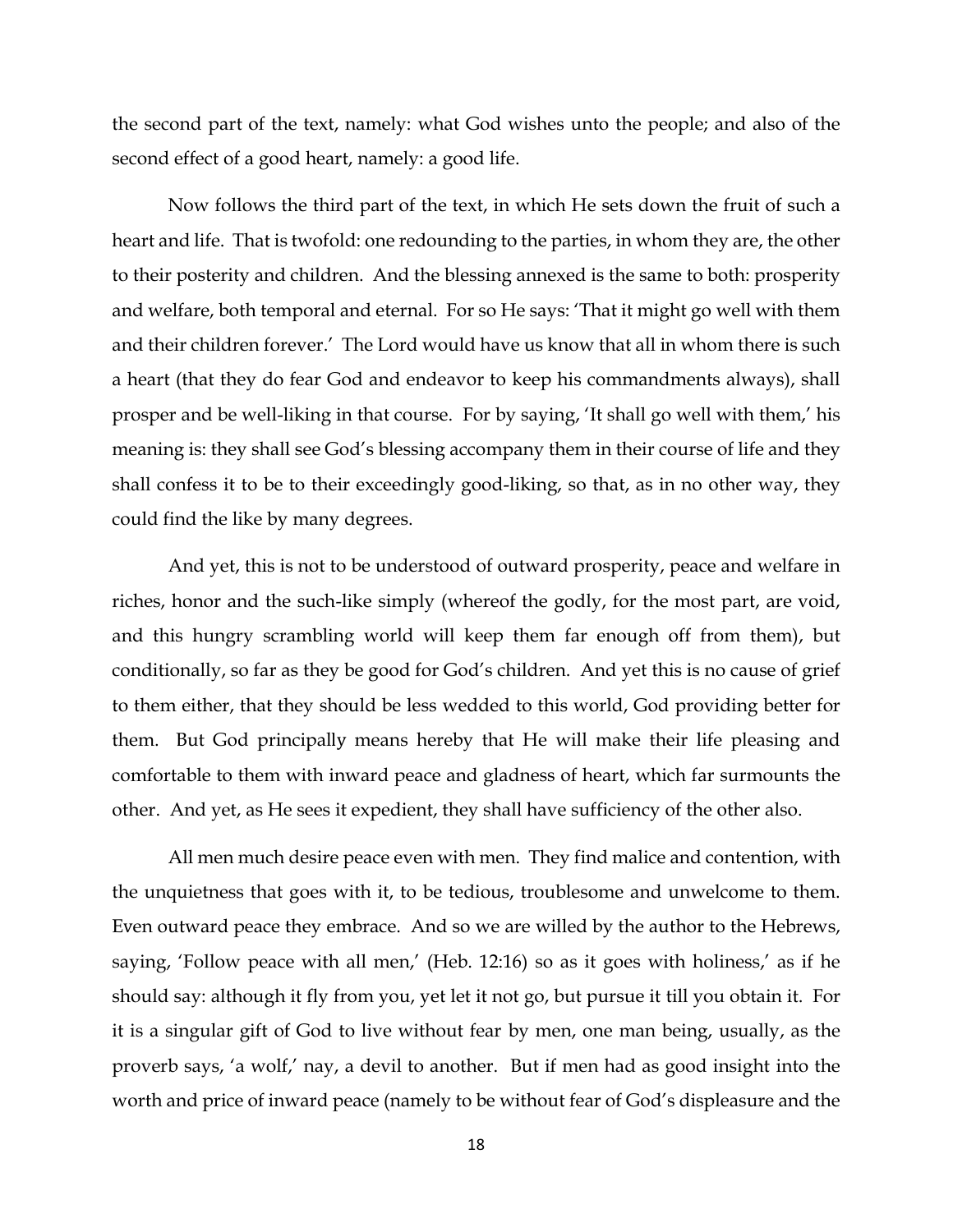burden thereof, and what is the liberty and holy security of his beloved ones), they would much more desire that, yea, although they lacked all which a man may lack having it.

Oh! to be without fear of condemnation, the Judgment Day, and of the day of death! whose sting being plucked out is not fearful to God's people. And contrariwise, to be in that account with the Lord that nothing shall be lacking which is good for them (for so the prophet says, 'The Lord is my shepherd therefore shall I lack nothing,' Ps. 23:1), we may continually wonder that God will be so bountiful to 'love them here to the end' (Jn. 13:1) and afterwards to 'receive them to glory'. (Ps. 73:14) Yet, when I have said what I can of this matter, that we may know by a little what the whole means in some sort, I must leave it raw and imperfect.

But hear in few words what the Scripture speaks to this purpose: 'He that walks uprightly,' says Solomon, 'walks boldly,' (Prov. 10:9) and therefore safely. St. Paul speaking of the like, says, 'He that walks after this rule, peace shall be upon him.' (Gal. 6:16) St. Peter: 'The eyes of the Lord are ever over the righteous, and his ears are open to their prayers, but the face of the Lord is against them that do evil,' and 'Who is he that shall harm you, if you follow that which is good?' (1 Pet. 3:12) For such shall see good days, that is: lead a happy and blessed life.

But while I thus speak, casting down all pomp of the world at the feet of godliness, as it were, methinks somewhat from here is to be answered such as object thus: 'What, is there such gain in godliness? Is it an estate so highly to be magnified? Surely then the wise men of the world are deceived, who count it the greatest bane to their pleasures.' Answer: I say it is a bane to sinful pleasures, with which, what wise man would meddle or have to do with such? But godliness seasons our lawful delights and brings them into their kind so that they become sweet and pleasant without any danger (as roses in a posy, rather than growing upon pricks). Whereas pleasures, not being joined with godliness, are no better than poison. And as godliness makes God's chastisements to be easily born, so it makes prosperity doubly pleasant. Oh! great is the gain of godliness! 'which has the promises of this life and of the life to come!' (1 Tim. 4:8)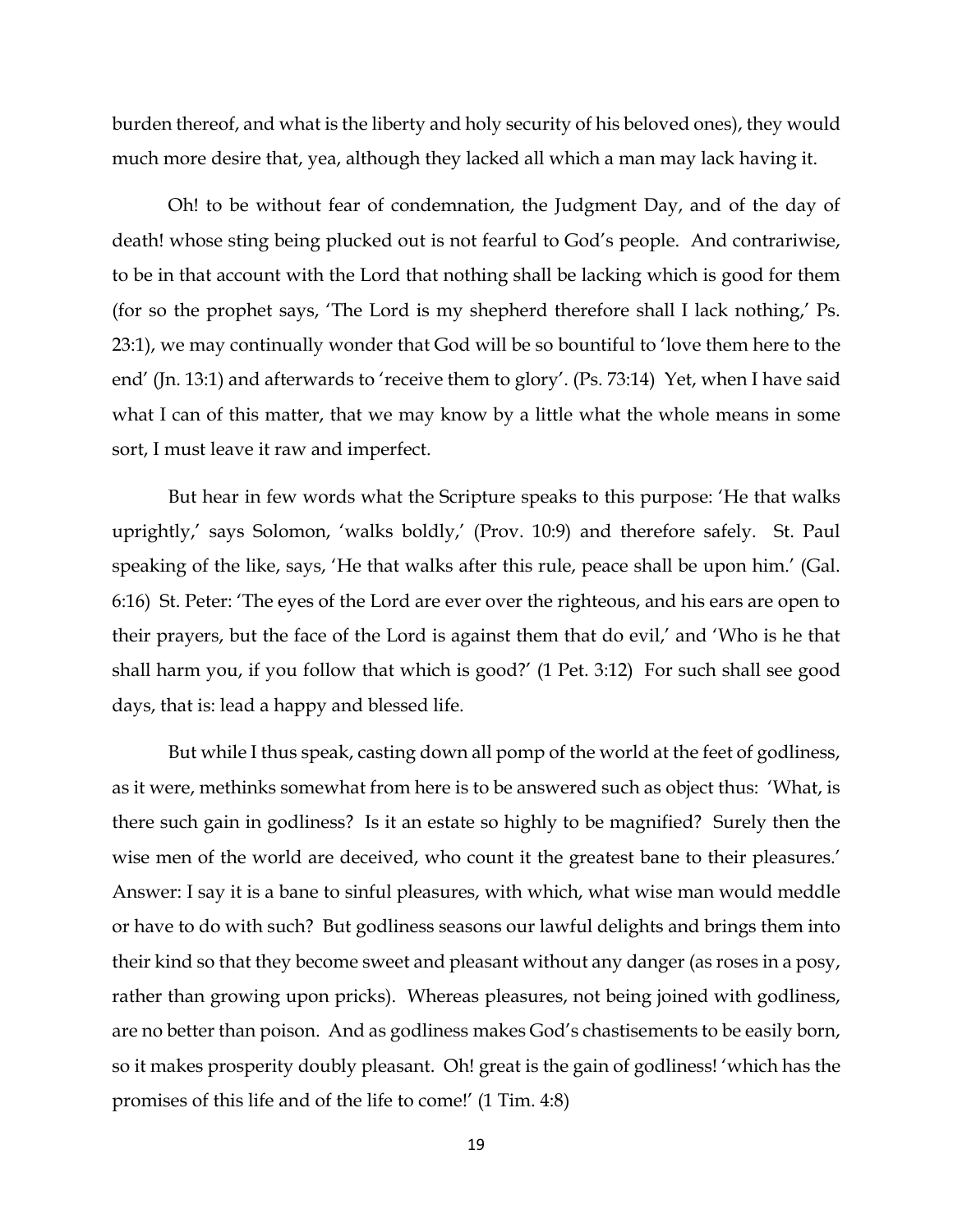Therefore the estate of all such who are strangers to it is much to be lamented and bewailed! much more they who shun and loathe it, as they who are spoken of in Job, who say to the Lord, 'Depart from us, we desire not the knowledge of your ways! Who is the Almighty that we should serve Him? and what profit shall we have if we should pray to Him?' (Job 21:14-15) Oh! this woeful progeny! Who can sufficiently lay forth the vengeance that hangs over it! (1 Pet. 4:18) For if God begin judgment amongst his own, what shall the end of them be that obey not the Gospel? as St. Peter speaks. And if the righteous be scarcely saved, where shall the ungodly and the sinner appear?

What is become of the generations of all those who, in their days, went about to jostle godliness to the walls? Who counted it foolishness and contrariwise, and counted it the greatest happiness to enjoy the pleasures of sin for a season? as Jezebel, the mistress of persecutors; Korah with his company, the rebel against God's faithful ministers; and Haman the proud, a deadly enemy to all that worshipped God truly? Did not these with their companions find that they met with their match? And did they not leave sufficient testimony behind them that their glory was their shame and that their happiness had been to love that which they loathed and pursued in the servants of God, I mean true godliness?

Even so, the lives of those whom they persecuted is blessed, even as their memory also is. So accordingly shall all they be that follow their steps, as the Lord says here: 'It shall go well with them that fear Me and keep my commandments.' So I conclude this point, marveling at them, who, more than others, think it needs to be more forward this way, and 'therefore speak evil of us because we walk not after the same excess of riot as they do.' (1 Pet. 4:4)

But one thing more is to be marked. To all the prosperity which God's servants shall enjoy in this present life (of which I have said somewhat), this He adds: that it shall also go well with them hereafter, even forever. This saying of his makes up to the full whatsoever might seem to be lacking. For, what can be further desired than that after such a sweet and plentiful partaking of God's benefits (and that in his favor) while we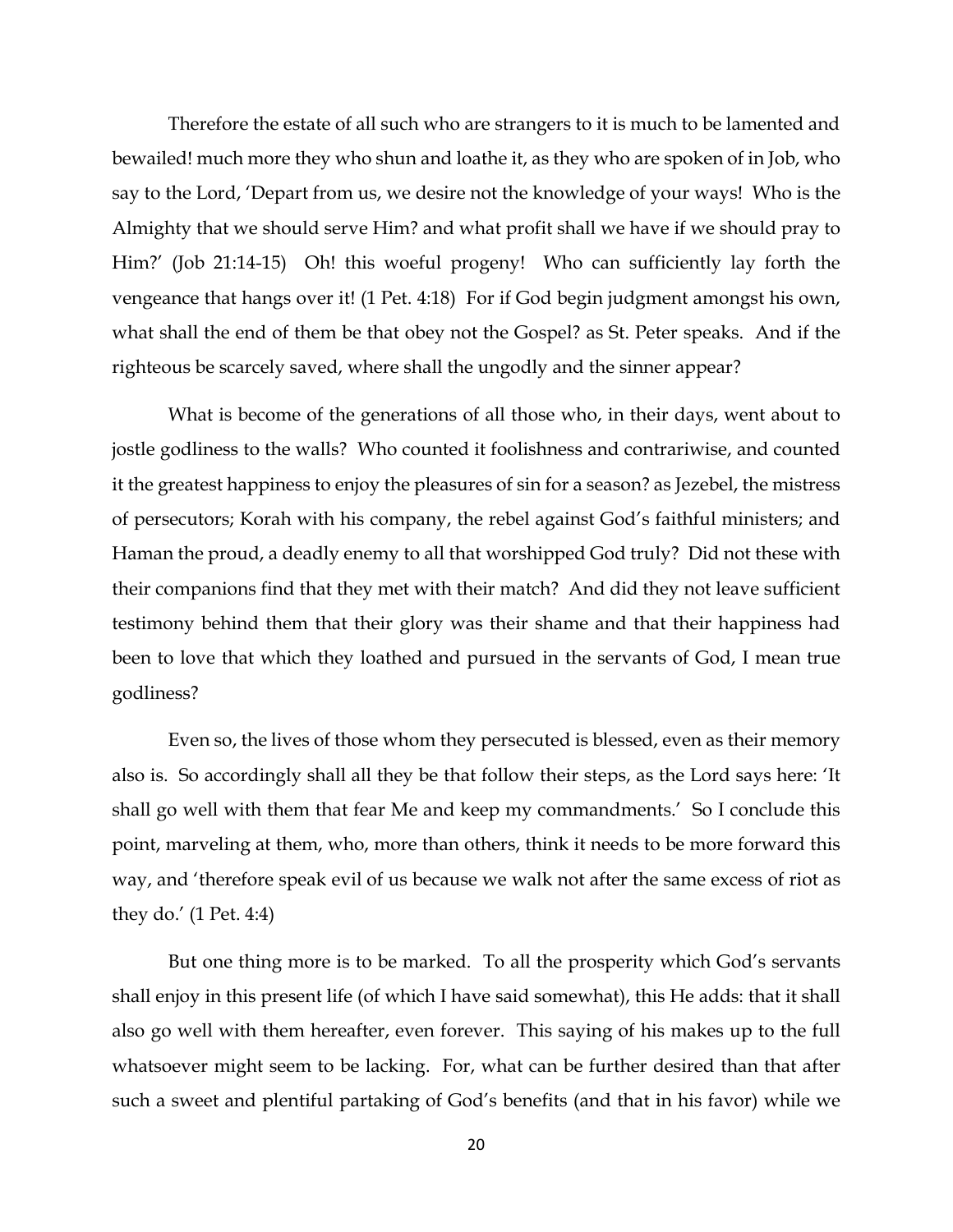live here, that yet the best should remain, namely to enjoy 'the fullness of pleasures at God's right hand' (Ps. 16:11) after we go hence, and that 'forever'? yea, and this in the midst of the anguish and torture of the reprobate. For so our Savior says that when the wicked shall be at their wits' end, 'then look up' (says He to his), 'and lift up your heads for your redemption draws near' (Lk. 21:28, meaning that the effects thereof shall then appear). And therefore St. Peter teaches a most singular use of this, that the Lord shall come to judgment in a fearful manner to the wicked, but to the everlasting comfort of his elect (2 Pet. 3:11). This agrees with that which the Lord requires here, saying: seeing these things must be, what manner of persons ought we to be in holy conversation and godliness?

Now it follows to show what the fruit of a godly life is to the children of them that lead it, as I have done already for those who are parents. For such a promise God makes to them (so the Lord speaks here), that it may go well with them and with their children. So that parents, fearing God, do thereby provide well for their children as well as for themselves and derive God's blessings to them abundantly. This promise is confirmed by the Lord in the Second Commandment, where He says that He will visit the sins of the fathers upon the children unto the third and fourth generation of them that hate Him, and show mercy unto the thousand generations of them that love Him and keep his commandments (Dt. 28:46). This is also further confirmed by the contrary in Deuteronomy, where God speaks thus to the people of Israel: Because you did not serve the Lord your God with joyfulness and a good heart for the abundance of all things, therefore these curses shall be upon you for signs and wonders (that is, evident signs that He is offended with you) and upon your seed forever.

And if it be so, then it follows that if we love our children, we should endeavor above all things to lead a godly life. This is urged by the Lord at men's hands at entrance into their marriage, that couples should be espoused to Him before they be so one to another. And it may be truly said that they set not by, neither care not for the welfare of their children, who do first regard their own good and welfare of their souls by walking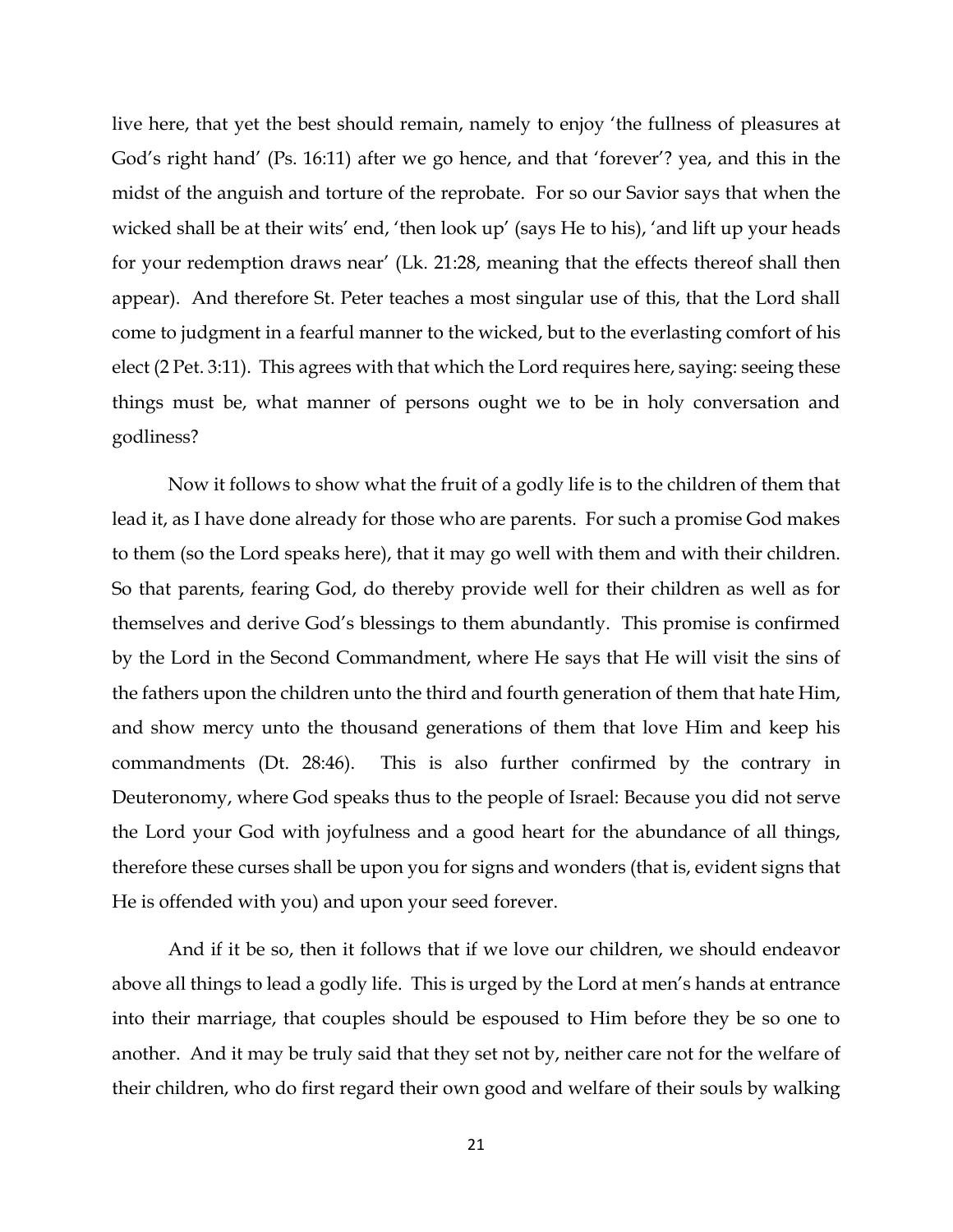obediently unto God's commandments themselves. How unnatural a thing it is that any should be the means to bring children into the world in order to send them to hell? And that they should be so pitiless as to cast their poor shiftless progeny upon the curse of God (which is more grievous than if it were upon the sword's point) and that through their sin and wickedness? For, by giving a bad example, they make them like themselves, as much as in them lies. Rather, by a godly care in themselves and a Christian education of their children, they may commonly have the fruit thereof in their children, and (by the blessing of God) they be religious also. So it is a thousand to one, if by the profaneness of themselves, the children become faithful and good Christians. But if the children do faithful and good Christians, it is no thanks to them; they did as much as in them lay to make them prove otherwise.

Whereas many of them will be ready to object that the children will be unruly and disordered howsoever they bring them up in the fear of God and in good instruction, yea, though they be careful also themselves to walk uprightly in their whole course before them, they may be answered that it falls not out oft to be so. But we should trust God for that, and commit the success to Him by doing our duties conscionably towards them. And if it please God that the means shall not always take effect (partly lest we should ascribe the good success to ourselves and so take the glory from Him, and partly for other causes unknown to us), let us leave God's secrets unto Himself. There shall be always cause enough why God does so and cause enough to justify Him, seeing few are so careful about the good education of their children but that they may be justly charged with default in that way.

This be said of the fruit that shall follow the godly life of parents in their children: that they shall prosper and it shall go well with them, as with their parents and in respect of others who live among them. The best of all, though, is hereafter, when they go hence. For they shall be received with their parents into the paradise of God, into a habitation not made with hands, but everlasting. Our Lord Jesus is gone before to prepare a place